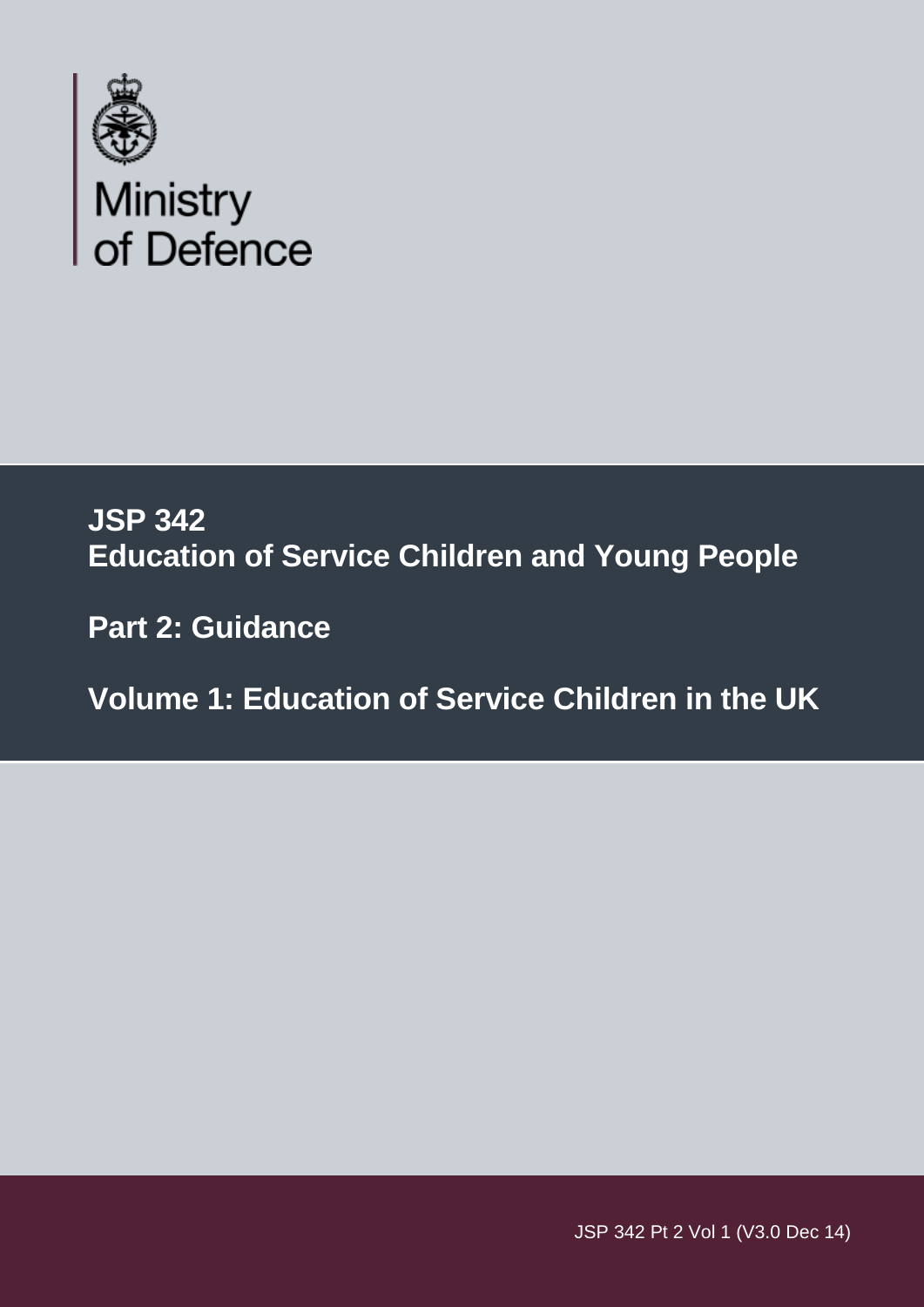# <span id="page-1-0"></span>**Foreword**

practices. This Part 2 JSP provides guidance in accordance with the policy set out in Part 1 of this JSP; the guidance is sponsored by the Director Children and Young People as the Defence Authority for the Education of Service Children. It provides policy-compliant business practices.<br>
intervals of the contract of the contract of the contract of the contract of the contract of the contract of<br>
intervals of the contract of the contract of the contract of the contract of the contract of the con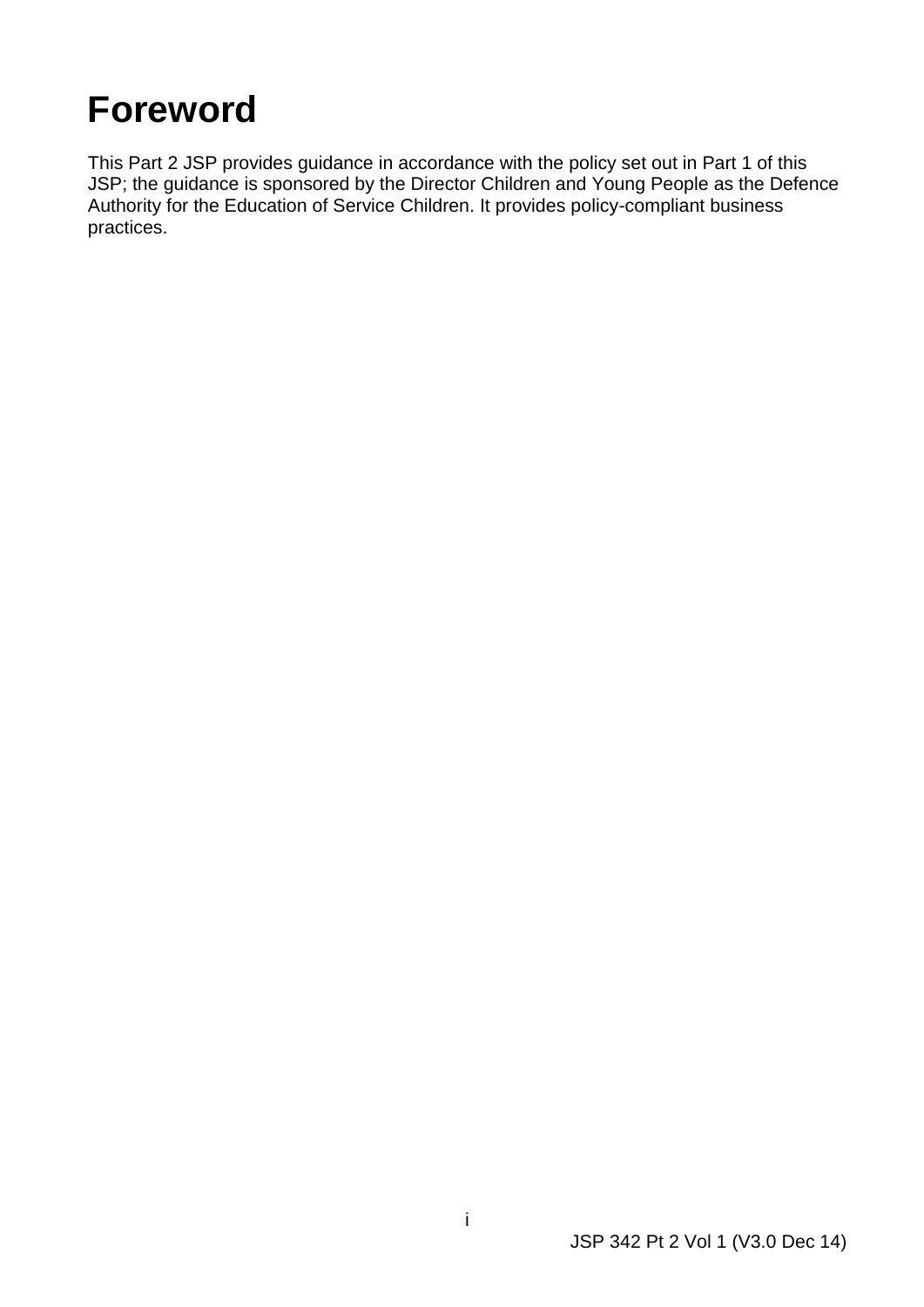# <span id="page-2-0"></span>**Preface**

## **How to use this JSP**

 1. JSP 342 is intended as a guide to policy and regulation relating to the education of responsible for the provision of education of Service children, those Service staff (and other eligible staff) who have children and for Commands. This JSP contains the policy and direction on the education of Service children and guidance on the processes involved and Service children wherever they might be in the world. It is designed to be used by staff best practice to apply. This JSP will be reviewed at least annually.

2. The JSP is structured in two parts:

a. Part 1- Directive, which provides the direction that must be followed in accordance with statute or policy mandated by Defence or on Defence by Central Government.

 $b_{-}$  education provision available, JSP 342 Part 2 has divided into the following Volumes: Part 2 - Guidance, which provides the guidance and best practice that will assist the user to comply with the Directive(s) detailed in Part 1. Due to the diverse range of

 $(1)$ Volume 1: Education of Service Children in the UK – this volume.

(2) Volume 2: Education of Service Children Overseas in Service Children's Education (SCE) Schools

 $(3)$ (3) Volume 3: Education of Service Children Overseas in Non SCE Schools

 $(4)$ (4) Volume 4: Education of Service Children in Early Years Foundation Stage (EYFS) in the UK and Overseas

## **Coherence with other Defence Authority Policy and Guidance**

 3. Where applicable, this document contains links to other relevant JSPs, some of which may be published by different Defence Authorities. Where particular dependencies exist, these other Defence Authorities have been consulted in the formulation of the policy and guidance detailed in this publication.

| <b>Related JSPs</b>  | <b>Title</b>                                               |
|----------------------|------------------------------------------------------------|
| <b>JSP 464</b>       | Tri Srvice Accommodation Regulations (TSARs)               |
| <b>JSP 752</b>       | Tri Service Regulations for Allowances                     |
| <b>JSP 770</b>       | Tri Service Operational and Non Operational Welfare Policy |
| <b>JSP 800 Vol 5</b> | Defence Movements and Transport Regulations                |
| <b>JSP 834</b>       | <b>Safeguarding Children</b>                               |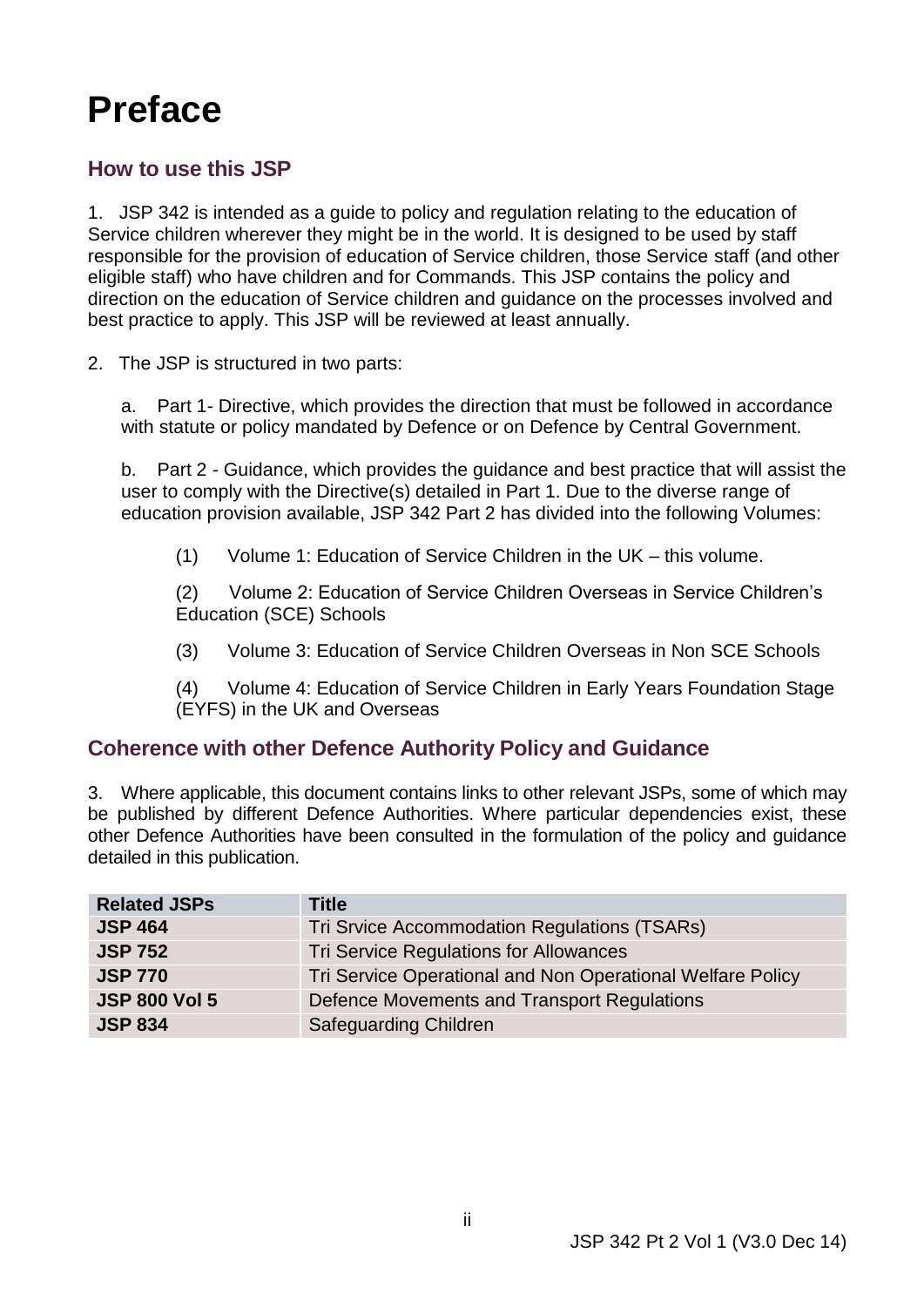#### <span id="page-3-0"></span> **Further Advice and Feedback - Contacts**

 4. The owner of this JSP is the Director Children and Young people (DCYP). For further information on any aspect of this guide, or questions not answered within the subsequent sections, or to provide feedback on the content, contact:

| <b>Job Title/E-mail</b> | <b>Project focus</b>        | <b>Phone</b>                |
|-------------------------|-----------------------------|-----------------------------|
| DCYP-AD CYP             | General Policy and Guidance | 01980 61 8711<br>94344 8711 |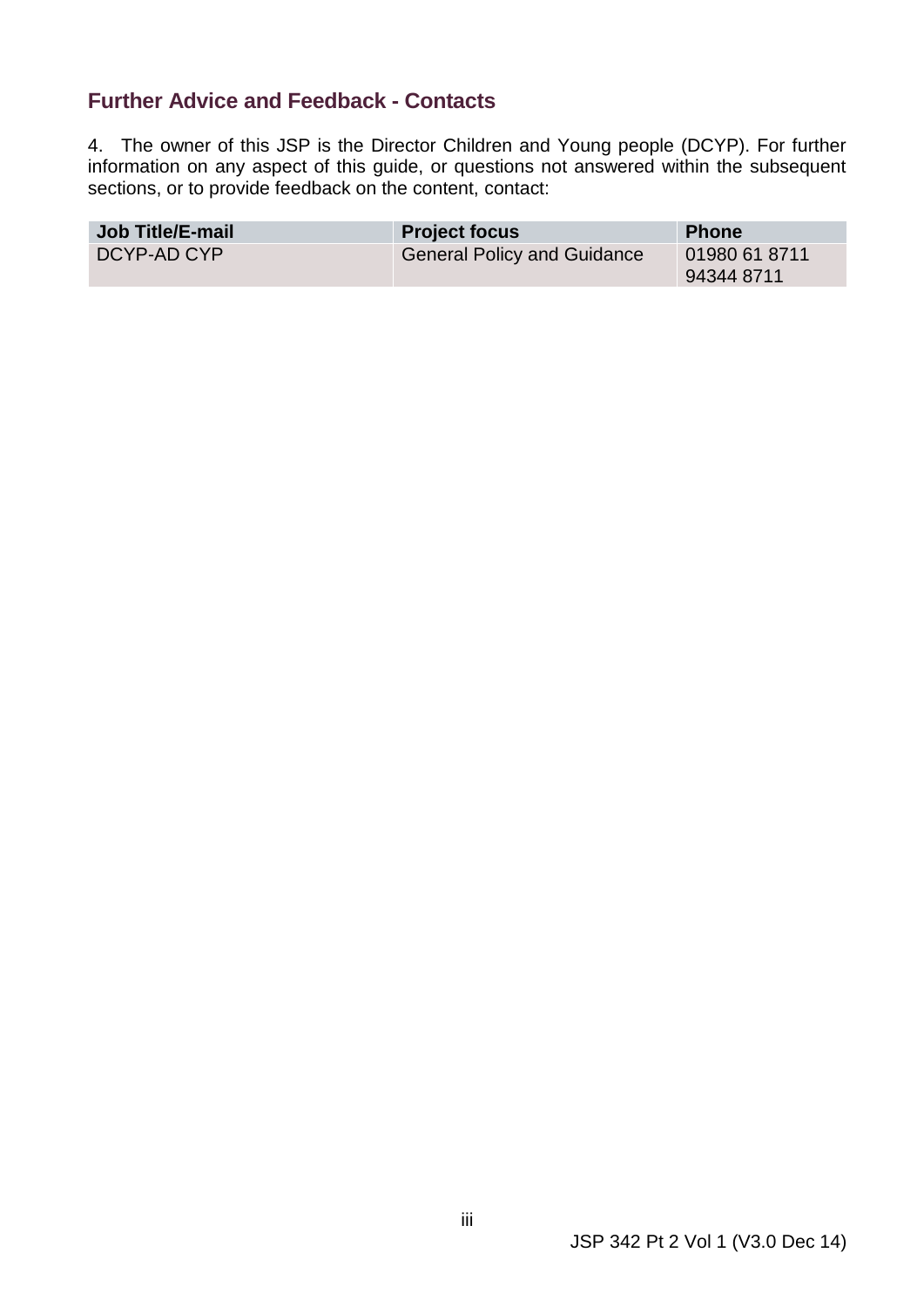# **Contents**

|              | Coherence with other Defence Authority Policy and Guidance  ii |
|--------------|----------------------------------------------------------------|
|              |                                                                |
|              |                                                                |
| 1            |                                                                |
| $\mathbf{2}$ |                                                                |
| 3            |                                                                |
| 4            |                                                                |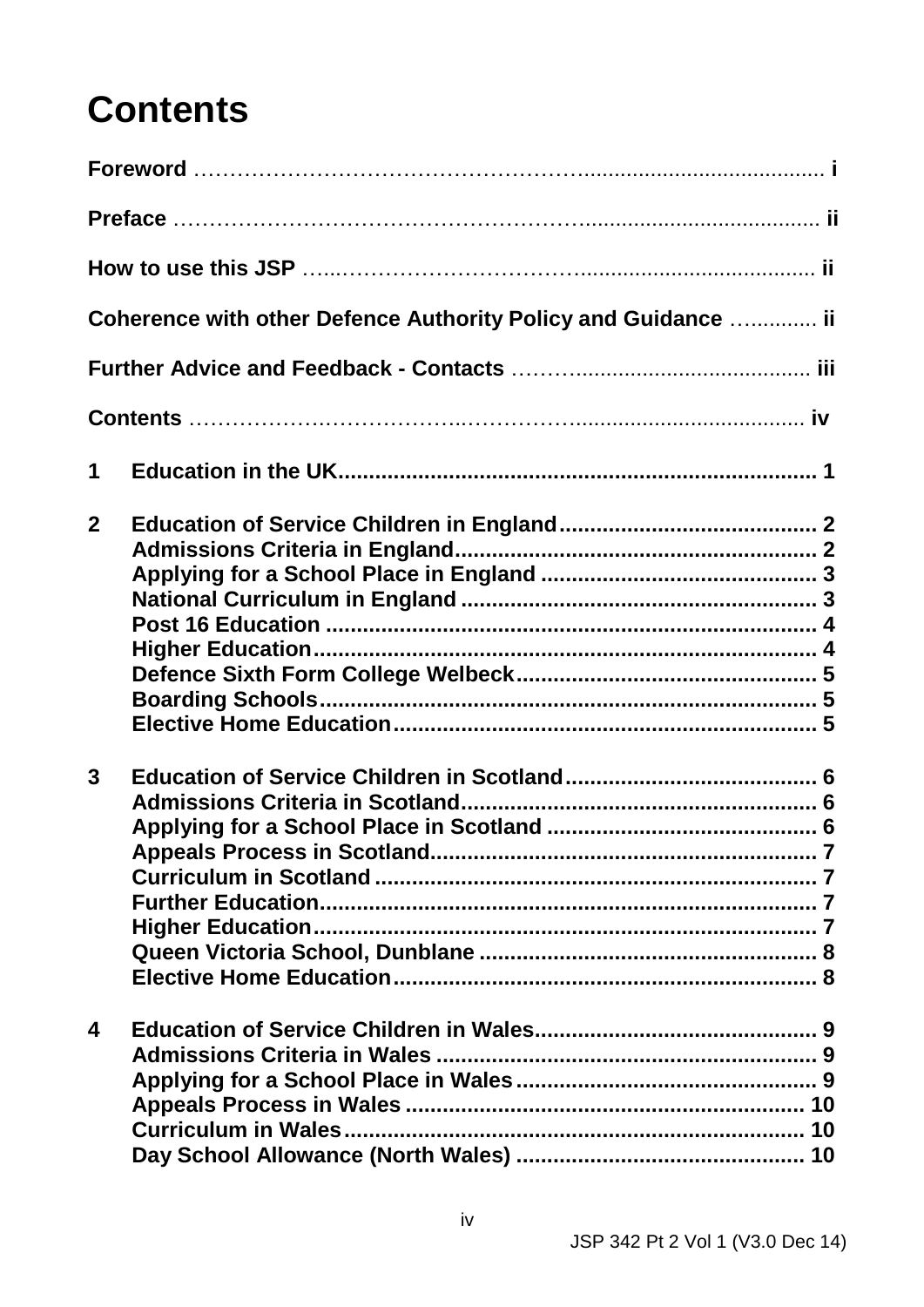| 5              | Education of Service Children in Northern Ireland  11                |  |
|----------------|----------------------------------------------------------------------|--|
| 6              |                                                                      |  |
|                |                                                                      |  |
|                |                                                                      |  |
| $\overline{7}$ | Special Education Needs and Disability in the UK 14                  |  |
|                | Special Educational Needs and Disability (SEND) 14                   |  |
|                |                                                                      |  |
|                |                                                                      |  |
|                |                                                                      |  |
| 8              |                                                                      |  |
|                |                                                                      |  |
|                |                                                                      |  |
|                |                                                                      |  |
|                |                                                                      |  |
|                | Pre-school children with Special Educational Needs or Disabilities17 |  |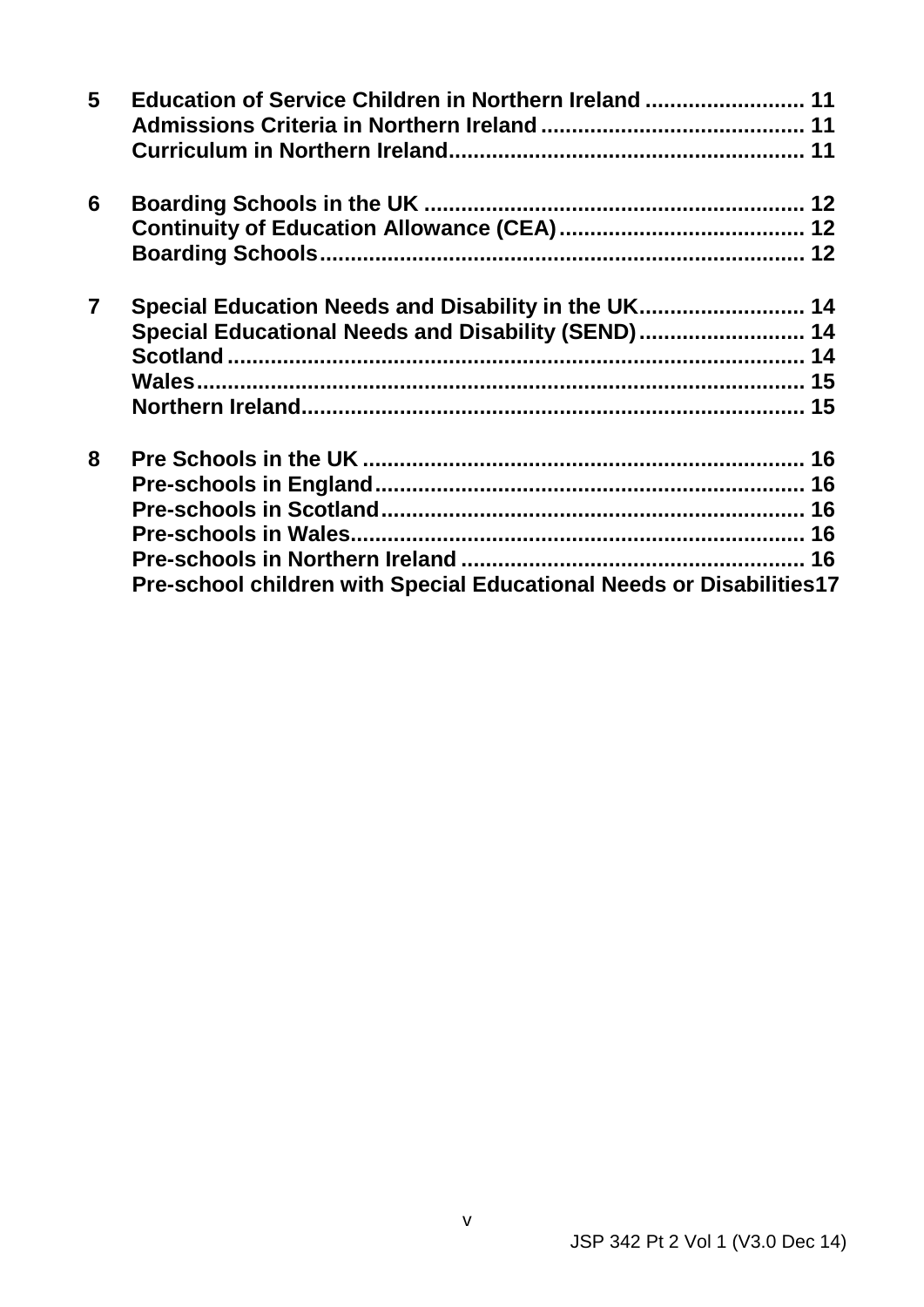# <span id="page-6-0"></span>**1 Education in the UK**

1. In the UK, responsibility for the making of education law and guidance has been devolved to the Scottish Parliament, the Welsh Assembly and the Northern Ireland Assembly. In England, legislative responsibility for education continues to lie solely with the UK Parliament at Westminster.

 continued to establish further ones. 2. Structural and other differences between the four 'home' countries have existed for a long time but the more recent formal devolution of statutory responsibility for education law to Scotland, Wales and Northern Ireland has not only emphasised existing differences but

3. Service families moving around the UK often find themselves in confusing situations resulting from these differences. These differences may relate to a number of factors:

- a. Differences in age ranges of phases of education.
- b. Different examination and assessment systems.
- c. Different curricular structure and content.
- d. Different admission systems.

e. Different statutory approaches to meeting children's special educational / additional support needs.

f. Higher education funding routes and arrangements.

 4. In 2006, the House of Commons Defence Committee, in an enquiry into the education in each of the four countries of the UK. DCYP have also published a leaflet to help Service families understand the differences between the education systems called "A Guide for of Service children, expressed concern about some of the difficulties experienced by Service families as they moved around and in and out of the UK Forums are now in place Service Families: UK Education Systems", which is available via the Millie Stock Number system $<sup>1</sup>$ .</sup>

<sup>-</sup> $1$  MSN 091 LAN 1366339 and MMP 158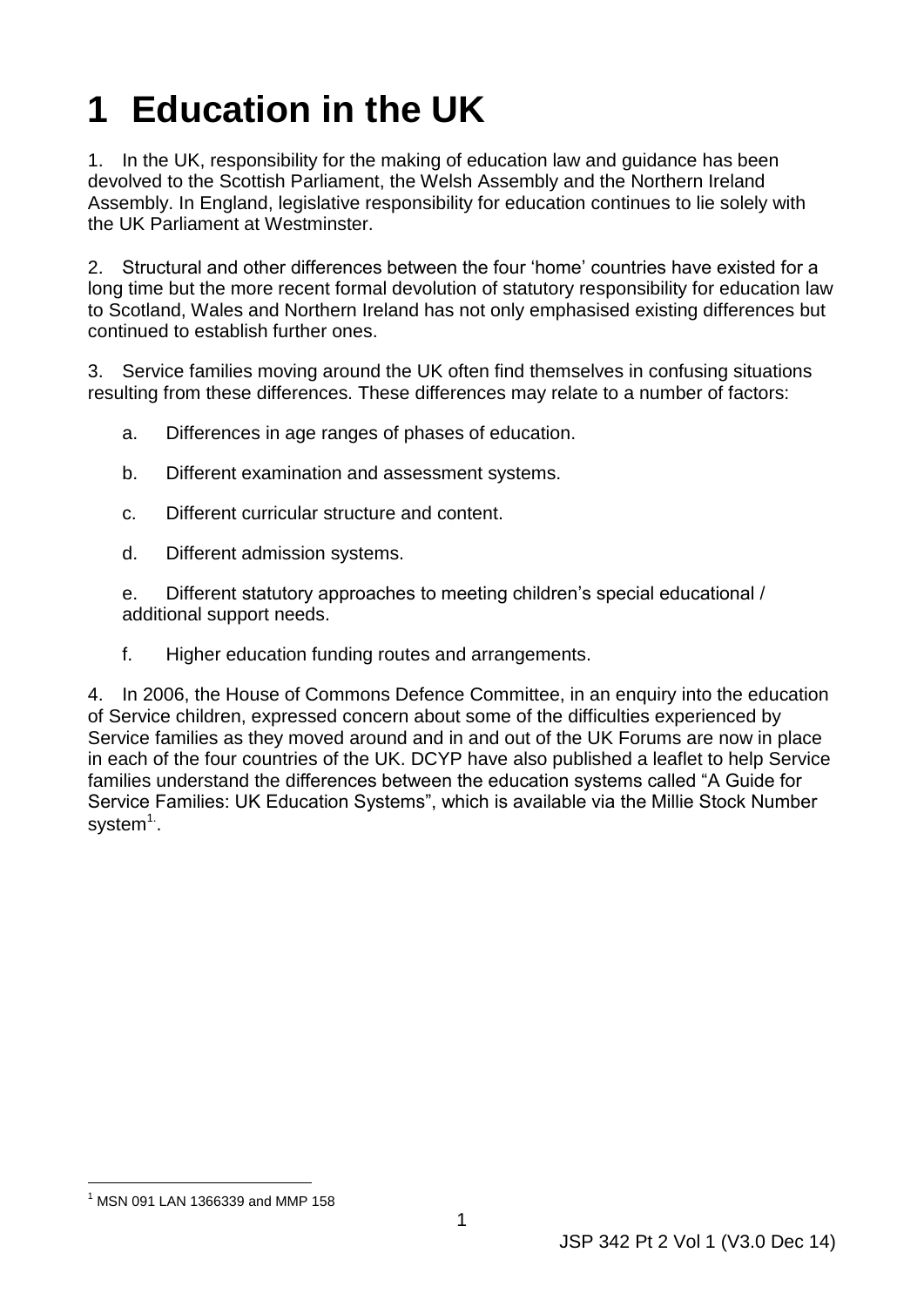# <span id="page-7-0"></span>**2 Education of Service Children in England**

# <span id="page-7-1"></span> **Admissions Criteria in England**

 1. School Admissions in England are controlled via the School Admissions Code admissions authorities to ensure that applications for state schools are allocated and offered in an open and fair way. published by the Department for Education. The Code places statutory requirements upon

 for infant to junior school transfer, and transfer to and from middle schools in those areas where such schools exist. Many authorities offer an on-line application process. The normal admissions round for secondary schools for first admission into year 7 the following September closes on the preceding 31 October, with a National offer day of 1 March. The 2. Coordinated admissions rounds are undertaken by local authorities for places in reception year and transfer to secondary schools. There may also be admissions rounds National closing date for primary school applications is the 15 of January and the national offer day is 16 April. Applications made between the admission round closing dates and 1 September are termed late applications. Applications made for places outside the admissions rounds are termed in–year applications. Service personnel moving on posting unable to participate in the normal admissions rounds will need to make in-year applications for school places.

3. Where the number of applications for a particular school exceeds the number of places available allocation of places will be in accordance with the schools oversubscription criteria. These vary but must meet the requirements of the School Admissions Code and be published by the school.

 have made agreements with local schools to do so. As a minimum they have to tell parents which schools may have places available. Parents are not prevented from making 4. Local authorities are no longer required to coordinate in-year applications but some enquiries directly to schools, and in many cases will be able to apply directly to the school. Where the schools are under local authority control or coordinated procedures exist, applications may have to be made to the local authority. Each local authority has to publish admission arrangements on their website, and this is a good place to start for advice.

 applied for the place has to be allocated unless the school is a selective school and the child has not achieved the academic threshold required for entry or has previously been authority and CEAS for advice. 5. Outside of the normal admissions rounds, if a school has a place available and it is permanently excluded twice. If the latter applies, parents should contact their local

6. A child with a Statement of Special Educational Need (currently being phased out) or an Education, Health and Care Plan, (EHCP), are placed at a school as a requirement of the document and do not have to participate in the normal admissions process. Where a new school place is required, parents should contact their local authority SEND department for advice. Independent advice can be obtained from CEAS or from the local authority's Independent Advice and Support Service.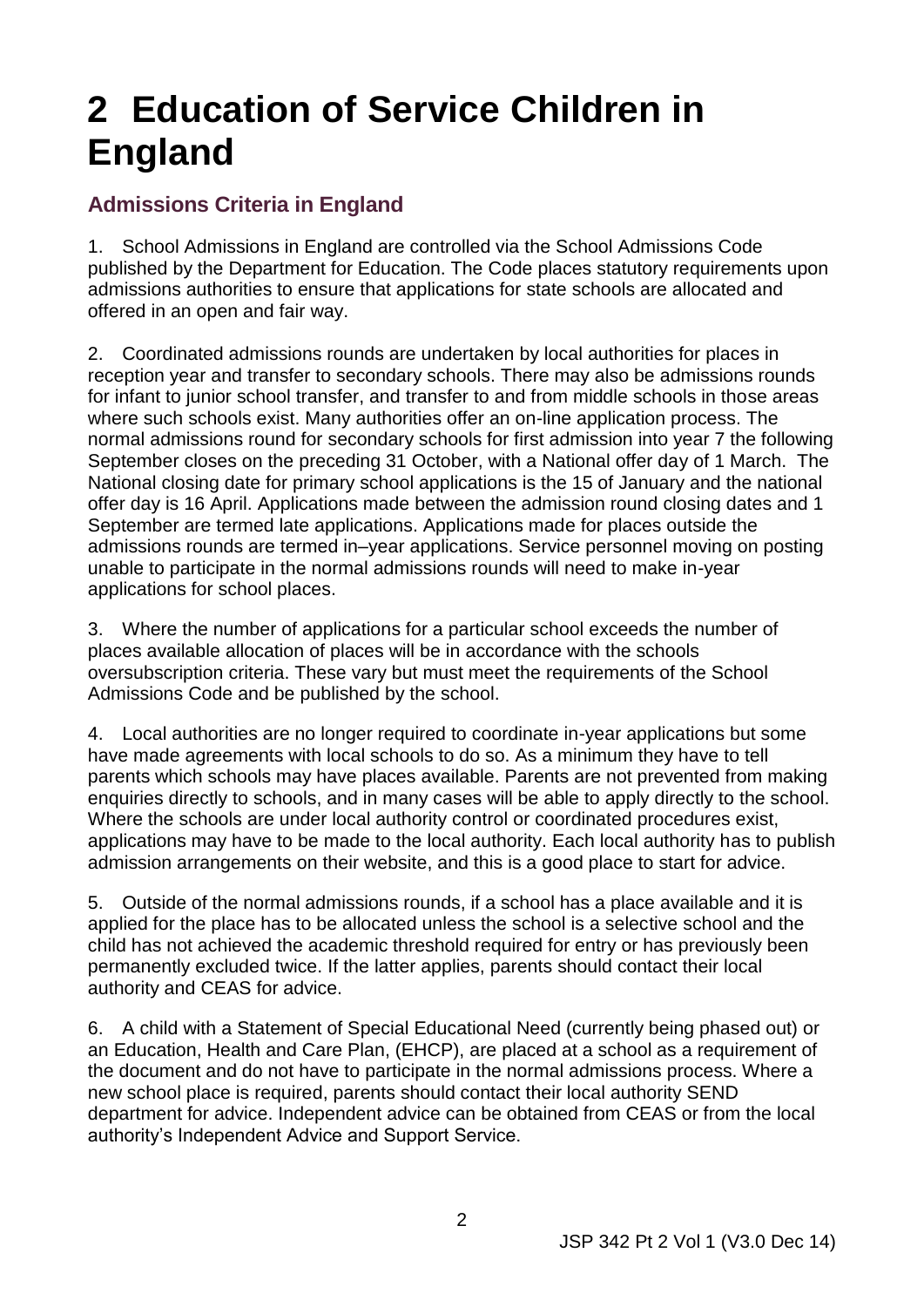# <span id="page-8-0"></span> **Applying for a School Place in England<sup>2</sup>**

 7. Parents should always make a written application for a school place and a school or admissions authority (school governing body or local authority) must always reply in writing.

8. If it is not possible for the admissions authority to offer a school place, the written reply must set out the reasons for that refusal; offer the right of appeal against the decision; the deadline for lodging an appeal; and the contact details for making an appeal.

# **Appeals Process in England**

 issued by The Department for Education. When an application for a school place is 9. School Admission Appeals are controlled via the School Admissions Appeals Code refused the admissions authority must provide advice on how to proceed with an appeal.

 group concerned. As school holidays are prime times for families to move, and that many is only when schools return and absences are pursued that some places become necessary. Where multiple applications are made for these places allocation is again decided by use of the school's oversubscriptions criteria. 10. In addition to appealing, it is worth asking if a school operates a waiting list for the year do so without informing schools, places may become available shortly after a term starts; it available. If waiting lists are not maintained then repeated enquiries about places may be

 11. A parent can appeal once in an academic year for any particular school. A further right of appeal will exist in the next academic year. Parents can also appeal for places in different schools concurrently.

12. Advice on compiling and submitting appeals can be obtained by contacting CEAS:

 Trenchard Lines Upavon, Pewsey Wiltshire SN9 6BE Children's Education Advisory Service

 Telephone: 01980 618 244 (Military 94 344 8244) Email: [enquiries@ceas.uk.com](mailto:enquiries@ceas.uk.com)

## <span id="page-8-1"></span> **National Curriculum in England**

 follow the National Curriculum. Other state schools have greater freedom as to their Curriculum forms one part of the school curriculum. 13. Pupils aged 5 to 16 in community and foundation schools, including community and foundation special schools, and in voluntary aided and voluntary controlled schools must teaching. The National Curriculum is revised periodically by the Government and is published by the Department for Education on the Government website. The National

 subject, and details about how additional information relating to the curriculum may be obtained. obtained. 2 See also the DfE Admissions and Appeals Code of Feb 2012 14. All state schools have to publish details of their curriculum for each academic year by

<sup>-</sup>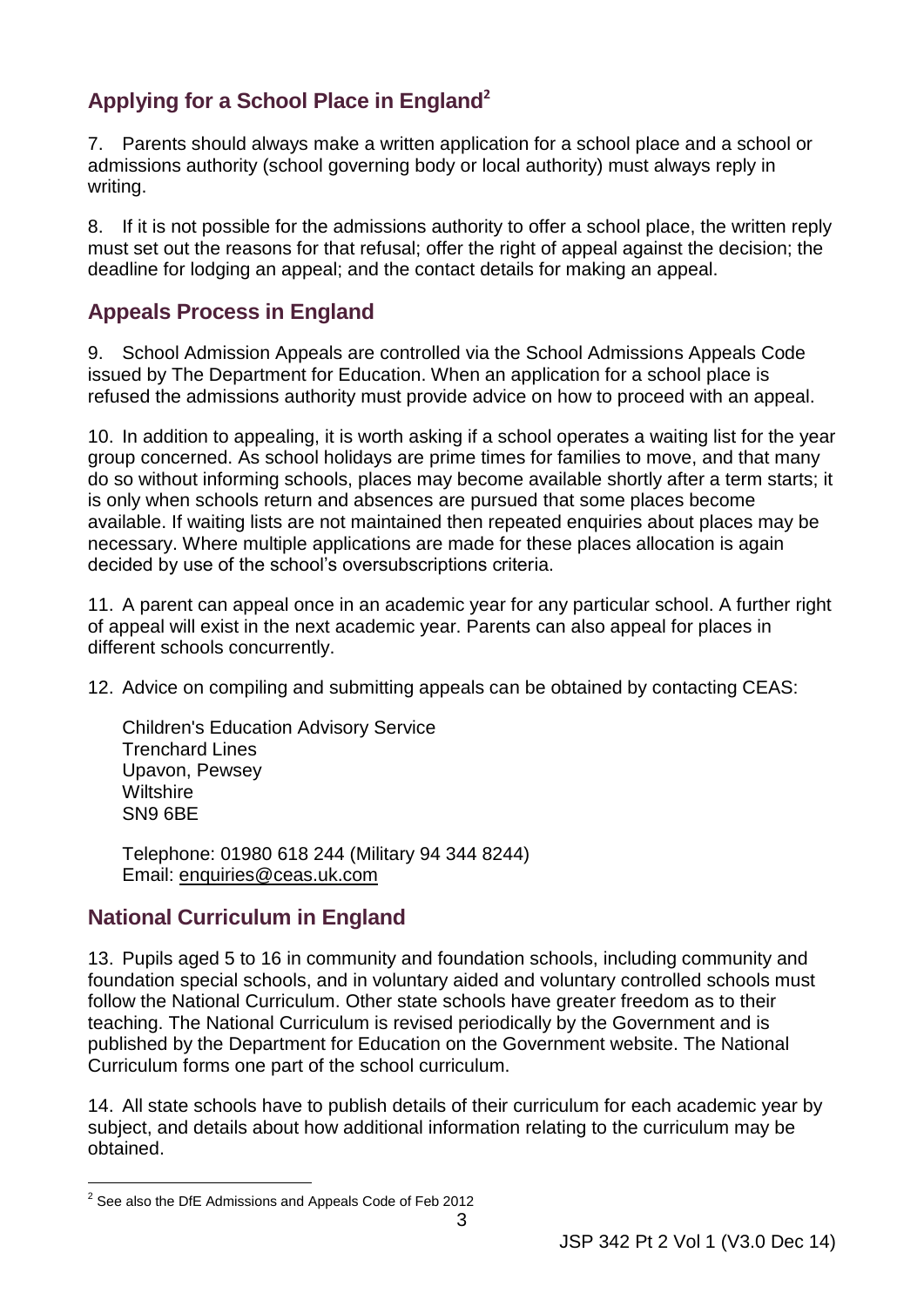<span id="page-9-2"></span> responsibilities and experiences of later life. All state schools are also required to make 15. All state schools must offer a curriculum which is balanced and broadly based and which promotes the spiritual, moral, cultural, mental and physical development of pupils at the school and of society, and prepares pupils at the school for the opportunities, provision for a daily act of collective worship and must teach religious education to pupils at every key stage and sex and relationship education to pupils in secondary education.

16. The National Curriculum separates the school years to produce Key Stages:

| <b>Foundation Stage:</b> | from 3 to 5 years, pre-school to reception.  |
|--------------------------|----------------------------------------------|
| Key Stage 1:             | from 5 to 7 years, school years 1 and 2.     |
| Key Stage 2:             | from 7 to 11 years, school years 3 to 6.     |
| Key Stage 3:             | from 11 to 14 years, school years 7 to 9.    |
| Key Stage 4:             | from 14 to 16 years, school years 10 and 11. |

17. At Key Stage 4 the number of subjects that are required to be studied decreases to allow additional time for GCSE or other examination courses; however, pupils have an entitlement to pursue certain option subjects if they wish.

## <span id="page-9-0"></span> **Post 16 Education**

 which can be through full-time study in a school, college or with a training provider; full- Careers Service helpline tel 0800 100 900 which is open from 0800 to 2200 seven days a week. There is also a text service via 07766 413 219 and further information can be 18. Under the Raising of the Participation Age requirements young people have to stay in education or training until aged 18. This does not necessarily mean staying in school; young people have a choice about how they continue in education or training post-16 time work or volunteering combined with part-time education or training; or education and training via an apprenticeship. Advice for young people can be obtained from the National obtained from the NCS website.

 young people know what grades they need to aim for. Further advice is available from the 19. Local authorities are responsible for ensuring all young people have a suitable offer of a place in education or training. This has to be made by the September provision is due to start but most make this available earlier in the year before examinations are taken to help DfE via the Government website or from CEAS.

## <span id="page-9-1"></span> **Higher Education**

 Finance England tel 0300 100 0607 (0800 – 2000 Mon-Fri, 0900-1600 weekends) text phone 0300 100 0622 (Mon-Fri 0800-1600), or from Student Finance England, PO Box 20. Further education is typically undertaken at Universities but some local colleges have HE programs as well. Higher Education is subject to payment of tuition fees. Further advice on fees and loans can be obtained from the Government website or from Student 210, Darlington DL1 9HJ.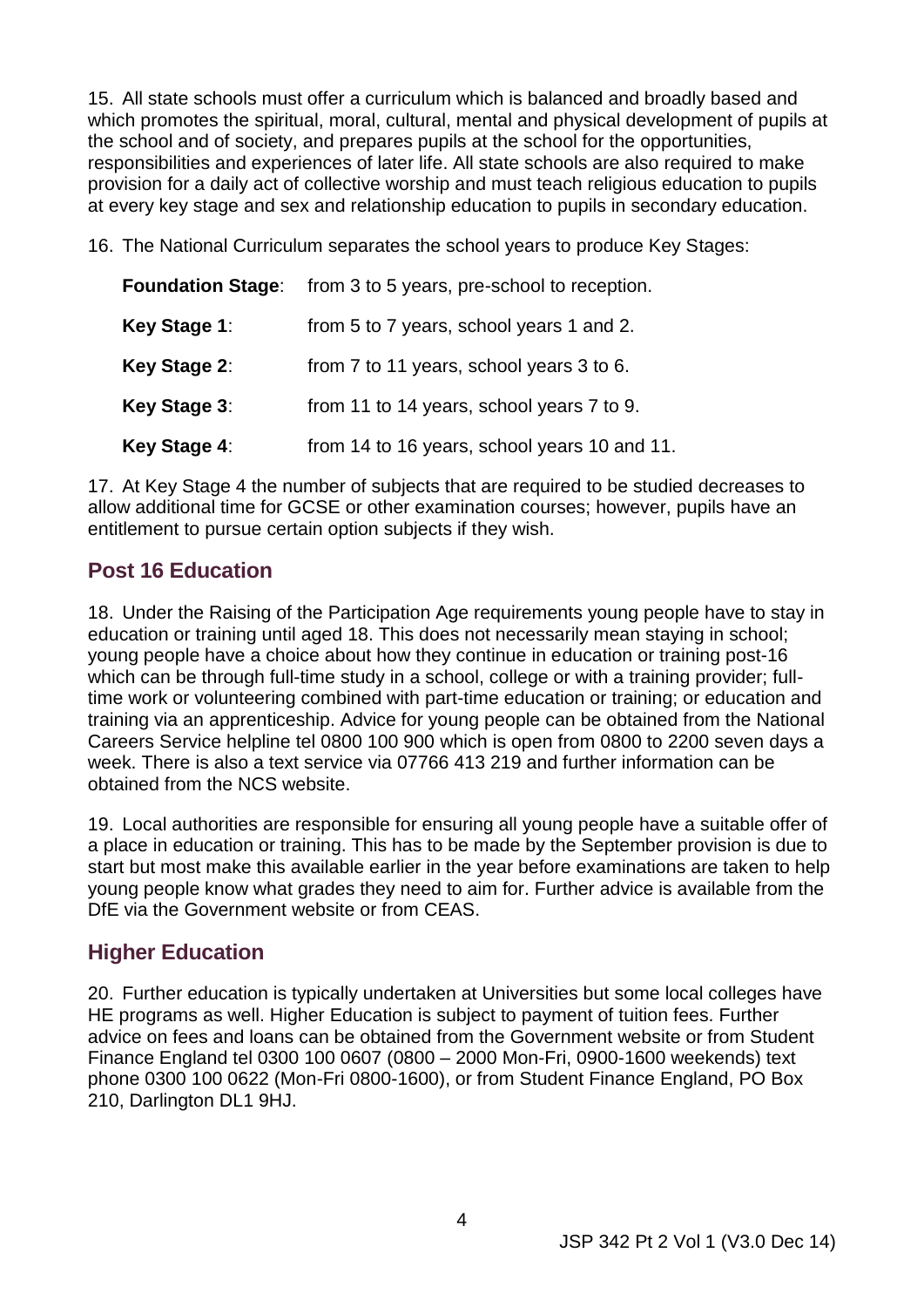# <span id="page-10-0"></span> **Defence Sixth Form College Welbeck**

 with students coming from a variety of social and educational backgrounds and represents the only college in the country that offers students a secure place at one of ten designated universities within the Defence Technical Undergraduate Scheme (DTUS), followed by a focus on maths and physics, academic studies are combined with developing the core 21. Defence Sixth Form College (DSFC) Welbeck is a purpose built Sixth Form College in Woodhouse, Loughborough. DSFC is a fully co-educational boarding sixth form college the first stage of the Defence Technical Officer Engineer Entry Scheme (DTOEES). It is career in the Armed Forces or the Defence Engineering & Science Group (DESG). With a military and personal skills and values essential for military leadership.

 22. Further information including eligibility criteria can be found at [www.da.mod.uk/dtoees.](http://www.da.mod.uk/dtoees) A copy of the DSFC prospectus may be obtained from the principal, DSFC Welbeck, Forest Road, Woodhouse, Loughborough, Leic, LE12 8WD, www.dsfc.ac.uk

#### <span id="page-10-1"></span> **Boarding Schools**

23. See Pt 2 Vol 1 Ch 5 of this JSP.

#### <span id="page-10-2"></span> **Elective Home Education**

 24. Although parents do not have to follow any national curriculum and are free to choose how they educate their child, the law requires them to ensure they provide an efficient fulltime education suitable for a child's age, ability and aptitude and for any special educational needs he may have. No support for home education is available from public funds.

 25. Whilst home based education offers considerable flexibility, it may be helpful to follow programme or should the child need to return to school-based education in the future. a commercially available package or devise and follow a plan that provides for appropriate recording and evidence of a child's progression and achievements. This may be helpful should a parent need to establish the effectiveness of their home-based education Curricula are available on line, as are teaching and learning materials; support and advice for parents' home educating their children may be available from home education charities.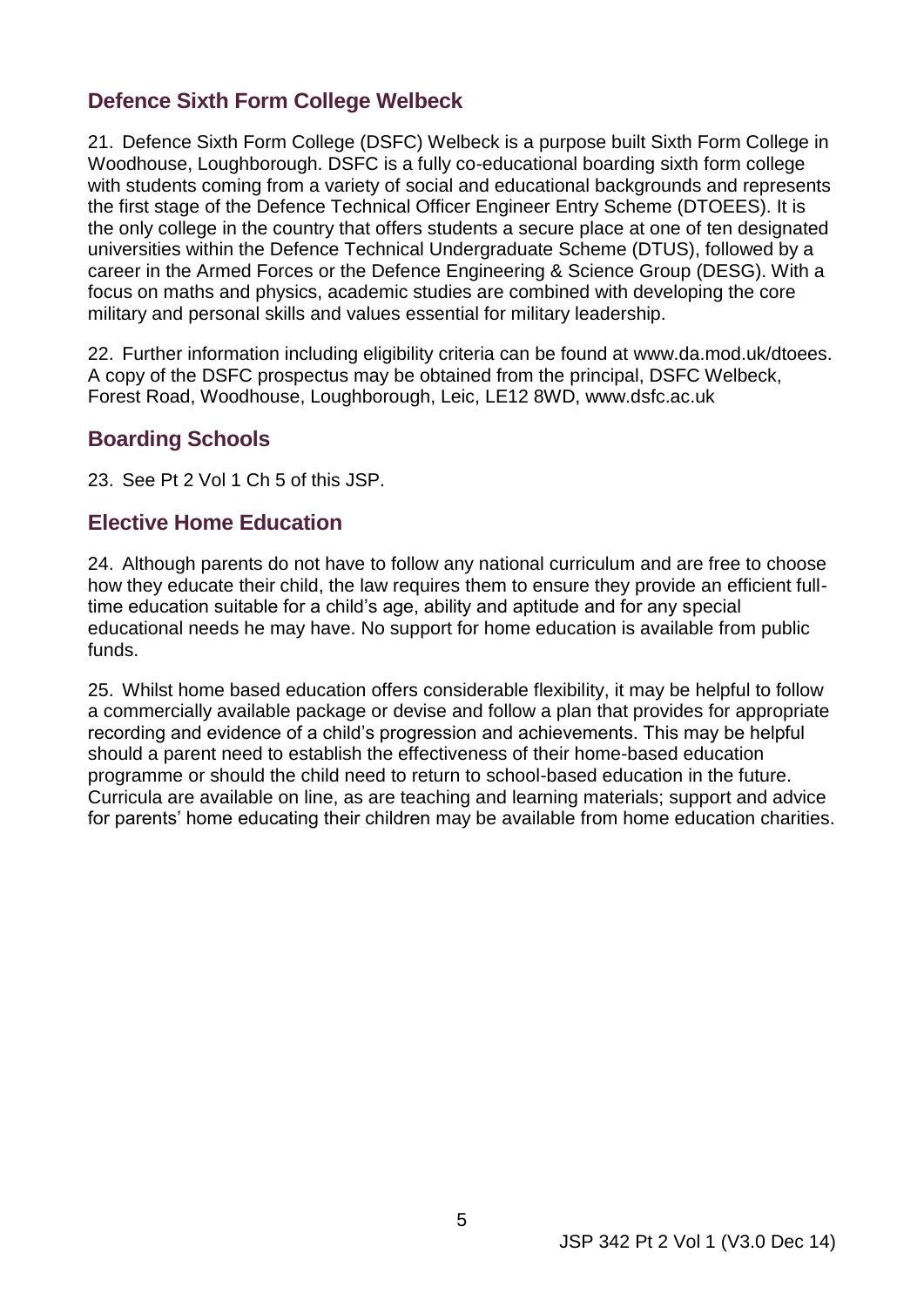# <span id="page-11-0"></span>**3 Education of Service Children in Scotland**

## <span id="page-11-1"></span> **Admissions Criteria in Scotland**

 1. The majority of schools in Scotland are managed by the 32 Unitary Councils. These 'Choosing a School - A Guide for Parents'. It can be found on the Scottish Government of schools in Scotland can be found at Scottish Schools Online. councils' catchment areas for each of their schools and children are normally placed at the school serving the area in which they live. Helpful information about finding and securing places in state-maintained schools in Scotland is available in a publication called Website. Information is also available on each Scottish local authority's website and details

2. Parents that experience any difficulty in obtaining access to the relevant information or in securing a school place in Scotland, should contact CEAS:

 Trenchard Lines Upavon, Pewsey Wiltshire SN9 6BE Children's Education Advisory Service

 Telephone: 01980 618 244 (Military 94 344 8244) Email: [enquiries@ceas.uk.com](mailto:enquiries@ceas.uk.com)

 Councils also set a short break in mid-February. The school year ends around the end of 3. In general, the school year begins in the second or third week in August. There are breaks of one or two weeks in October and at Christmas and Easter. Some Unitary June.

 situation. Parents are able to make a placing request for children to be placed out of their chronological age groups but this does not have to be agreed. 4. If a child is going to fall between years on moving to Scotland, especially between primary and secondary then parents should to talk to the schools involved to explain the

 ask parents to enroll their children for primary school several months before they are due 5. Parents who are considering deferring their child's entry to primary school should discuss this with their education authority as early as possible. Local authorities will usually to start.

## <span id="page-11-2"></span> **Applying for a School Place in Scotland**

 parents want to send their child(ren) to a council school other than their local one they must inform the relevant council. The request must be made in writing and is referred to as 6. Contacting local schools direct is usually the best way to start to secure school places. It is common practice for children in Scotland to attend their local school; however, if a 'placing request.'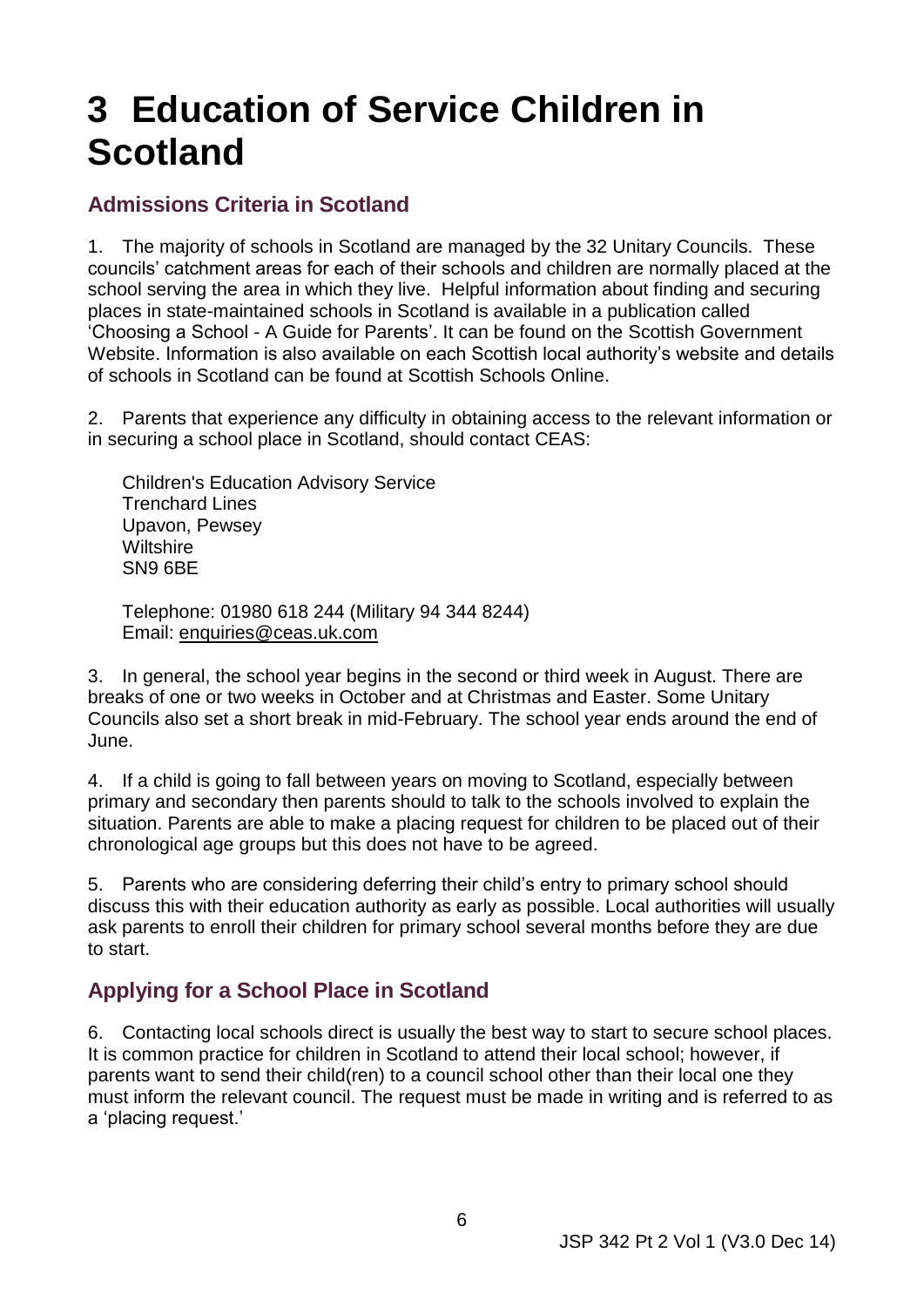# <span id="page-12-0"></span> **Appeals Process in Scotland**

7. If the placing request is refused parents can appeal against this decision, except for refusals of nursery school places and refusal of places in primary school when the child is under school age.

 the Scottish Executive's booklet 'Choosing a School - A Guide for Parents' on how to 8. Appeals against a refusal of a placing request must be actioned promptly and within the mandated time frame, otherwise the right to appeal may be lost. For more details see appeal; further advice can also be obtained from CEAS.

## <span id="page-12-1"></span> **Curriculum in Scotland**

 9. Scotland has its own system of education that is different from that of other countries provision and lasting until the end of Secondary 3. Progression is indicated through five of the UK. More detailed information is available from Education Scotland's '[Parentzone](http://www.educationscotland.gov.uk/parentzone/index.asp)'. Scotland has introduced a 'Curriculum for Excellence' for pupils starting in Early Years curriculum levels:

| Early:                   | pre-school years and Primary 1                         |
|--------------------------|--------------------------------------------------------|
| First:                   | to the end of Primary 4                                |
| Second:                  | to the end of Primary 7                                |
| <b>Third and Fourth:</b> | Secondary 1 to Secondary 3.                            |
| <b>Senior Phase:</b>     | Secondary 4 to Secondary 6, and college or other study |

 curriculum level, where the statement sits within the development of the subject and the qualifications used are different to those used elsewhere in the UK. To allow consideration tariff tables. 10. Assessment against each curriculum area takes place throughout a child's schooling. Individual progress in each area is recorded as a code reflecting the curriculum area, the position of the statement within the line of development. Detailed information about assessment in each curriculum area is available at ['Curriculum for excellence'](http://www.educationscotland.gov.uk/Images/all_experiences_outcomes_tcm4-539562.pdf). Scotland has its own system of examinations and its own qualifications award body. The levels of of 'equivalents' of courses and qualifications reference should be made to Ofqual's guide to comparing qualifications in the UK and Ireland available on their website, and to UCAS

## <span id="page-12-2"></span> **Further Education**

 a residency criterion is applied for funding for services; this should not bar Service children joined the Armed Forces at a careers office in Scotland, however, for others there may be 11. Further education is available at colleges in much the same way as in England. Often accompanying parents. There should be no problem for those whose Serving parent problems depending upon the college concerned. Further assisitance can be obtained from CEAS.

# <span id="page-12-3"></span> **Higher Education**

 12. Higher Education (University) courses are subject to tuition fees of up to £9,000 each year for non-Scotland resident students in Scotland. However, students ordinarily resident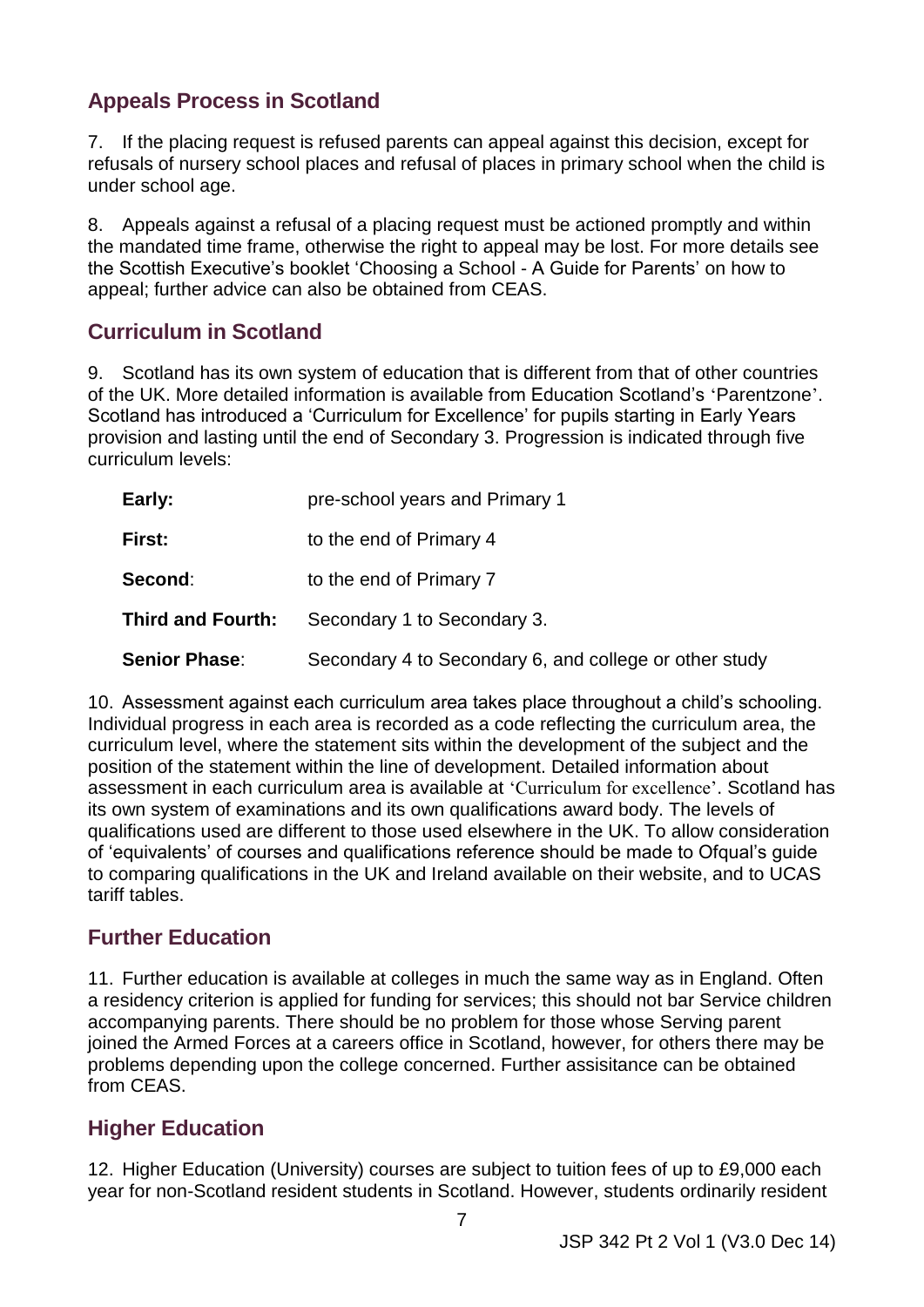in Scotland do not pay tuition fees and may receive support awards if attending universities in other UK countries. Being 'ordinarily resident' is normally defined as living in Scotland for the 3 previous years. Service personnel who joined the military in Scotland and their families; further advice on this matter and the current levels of bursaries and may also be classed as ordinarily resident and thus may qualify for support for themselves loans is available at [Students Award Agency for Scotland.](http://www.saas.gov.uk/student_support/funding_update.htm)

#### <span id="page-13-0"></span> **Queen Victoria School, Dunblane**

 served in Scotland or who have been part of a Scottish regiment. Children without a 13. Queen Victoria School (QVS) in Dunblane is fully-funded for tuition and boarding by the Ministry of Defence to provide stability and continuity of education, within the Scottish system, for the children of UK Armed Forces personnel who are Scottish, or who have Scottish link may also be considered.

 14. Fully boarding, co-educational and tri-service (for Army, Navy and RAF children), the School takes around 270 pupils from the ages of 10/11 up to 18.

15. More information on QVS can be found at http://www.qvs.org.uk/

#### <span id="page-13-1"></span> **Elective Home Education**

16. In Scotland, the local authority's consent is required to withdraw a child already enrolled at a school but this should not be unreasonably withheld. Local authorities may also become involved if they believe home education is not suitable for the age, ability and aptitude of the child.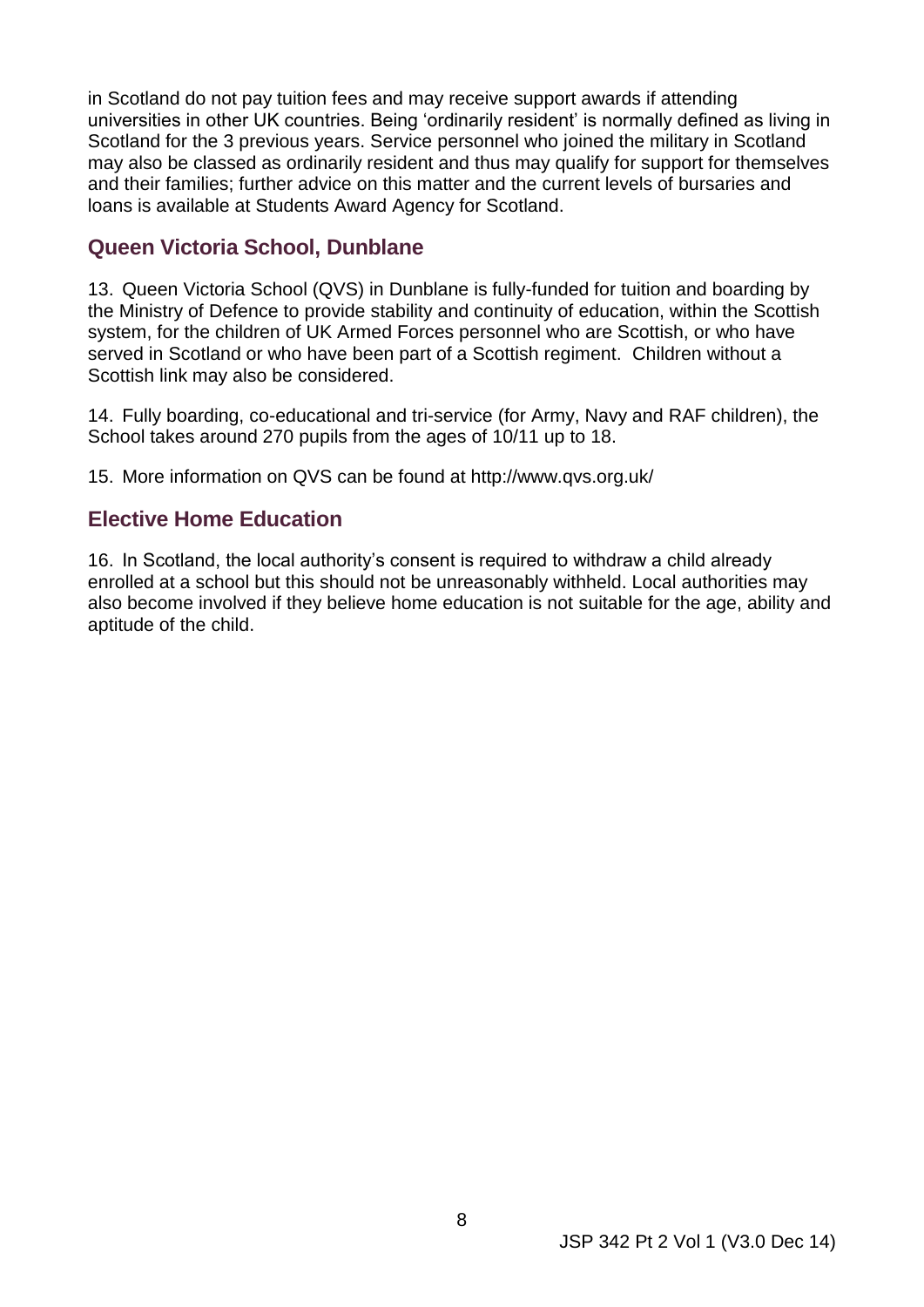# <span id="page-14-0"></span>**4 Education of Service Children in Wales**

# <span id="page-14-1"></span> **Admissions Criteria in Wales**

 issued by the Welsh Government. In Wales there is access to both primary and secondary 1. Admissions to schools in Wales are controlled via The School Admissions Code 2013 Welsh-medium education in all areas. Welsh is a core subject of the Welsh National Curriculum and is taught mainly as a first language in Welsh speaking schools (as defined in statute). In other schools, it is a non-core foundation subject and is taught as a second language.

2. Parents moving to an area where Welsh is the main or sole medium of instruction can apply for Day School Allowance so that children can attend an independent school where they are taught in English. The composite prospectus published by each local authority gives details of the admission arrangements for local schools. Each prospectus will provide information about how to apply for school places. Information concerning the day school allowance for North Wales is at Sect 6 of Ch 9 of JSP752.

3. Further information and advice is available from:

 Trenchard Lines Upavon, Pewsey Wiltshire SN9 6BE Children's Education Advisory Service

 Telephone: 01980 618 244 (Military 94 344 8244) Email: [enquiries@ceas.uk.com](mailto:enquiries@ceas.uk.com)

# <span id="page-14-2"></span> **Applying for a School Place in Wales**

 4. Parents seeking school places in Wales have a statutory right to express a preference upon which requests for places maybe turned down is the year group in question having already reached its published admission number (i.e. the year group is full). or more than one preference for a school place. Admission authorities for schools must usually meet expressed preferences for schools if there are places available in the appropriate year group. Unless a small number of limited exceptions apply, the only basis

5. The four types of school in Wales are:

**Community primary and secondary schools** [there are no Middle schools in Wales]

**Voluntary controlled primary and secondary schools**, usually affiliated to the Church in Wales

**Voluntary aided schools**, usually affiliated to the Roman Catholic Church

#### **Foundation schools**

 6. If admission authorities refuse to offer a place they must do so in writing, give reasons for the refusal and inform parents of their right to appeal and how to obtain access to the appeals' process.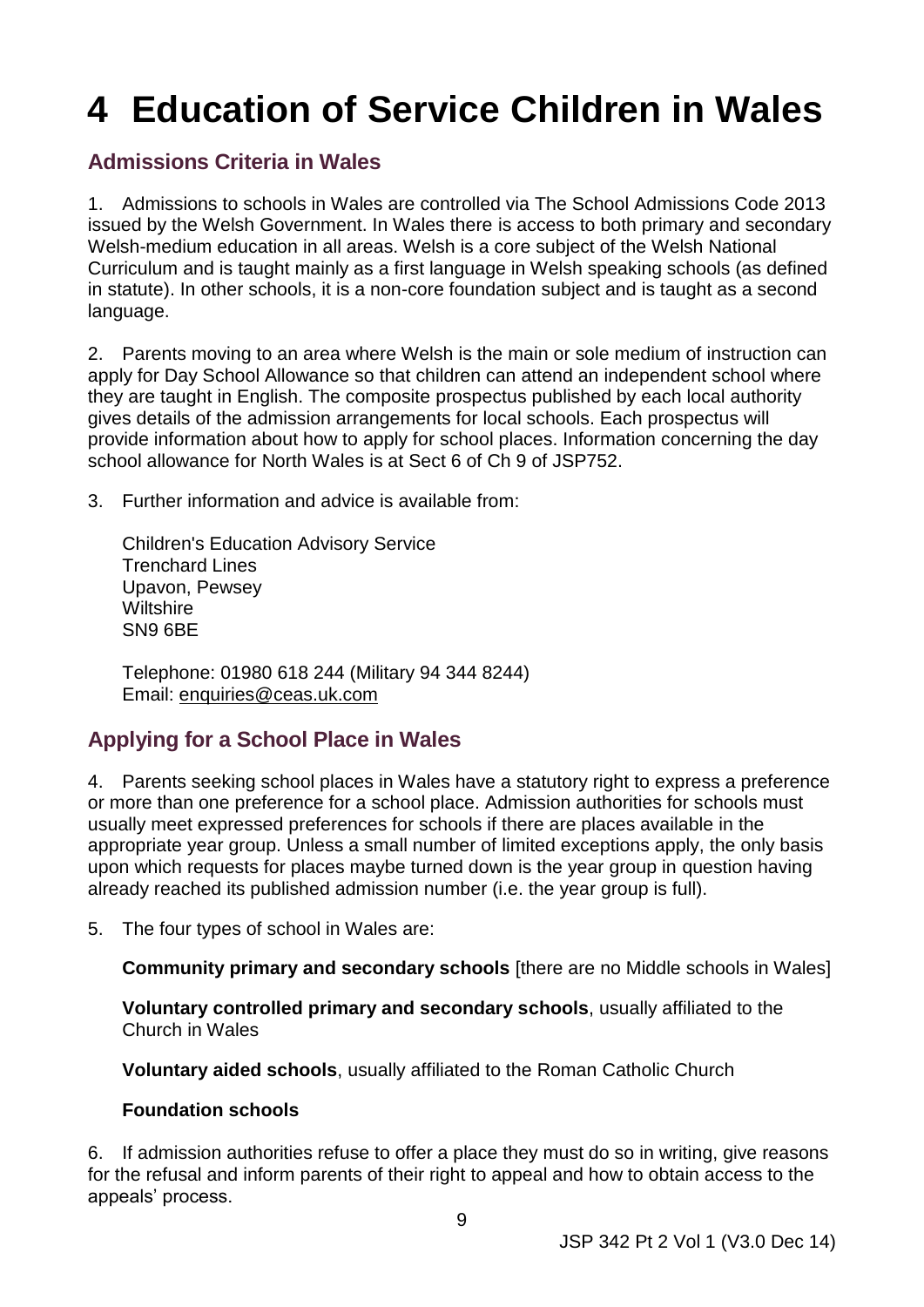# <span id="page-15-0"></span> **Appeals Process in Wales**

 7. Except in a limited number of circumstances, any parent whose child is refused a school place in the appropriate year group has the right to an independent appeal. A parent may, if they wish, appeal for places in more than one school simultaneously.

8. Parents are advised to contact CEAS for information and advice about admission appeals.

9. Appeals for school places in Welsh State Maintained schools are governed by the Schools Admission Appeals Code (revised 2013).

#### <span id="page-15-1"></span> **Curriculum in Wales**

 10. 02.01.0310. Children in Wales follow the curriculum published by the Welsh Government. Further information is available on the Government's website.

# <span id="page-15-2"></span> **Day School Allowance (North Wales)**

 North Wales following a posting to attend an Independent Day School as an alternative to information will be available from the parent unit in Wales or from JSP 752 Chap 9 Sect 6. 11. Day School Allowance (North Wales) (DSA (NW)) is available to Service families who are serving in an established post in an eligible unit and are resident within the counties of Gwynedd, Conwy, Denbighshire, Flintshire or the Isle of Anglesey and who meet all the criteria for payment of CEA. It is specifically designed to allow the children who move to a State Maintained Day School which is operating the bilingual teaching policy. There is no requirement for claimants to pay the 10% parental contribution which applies to CEA. More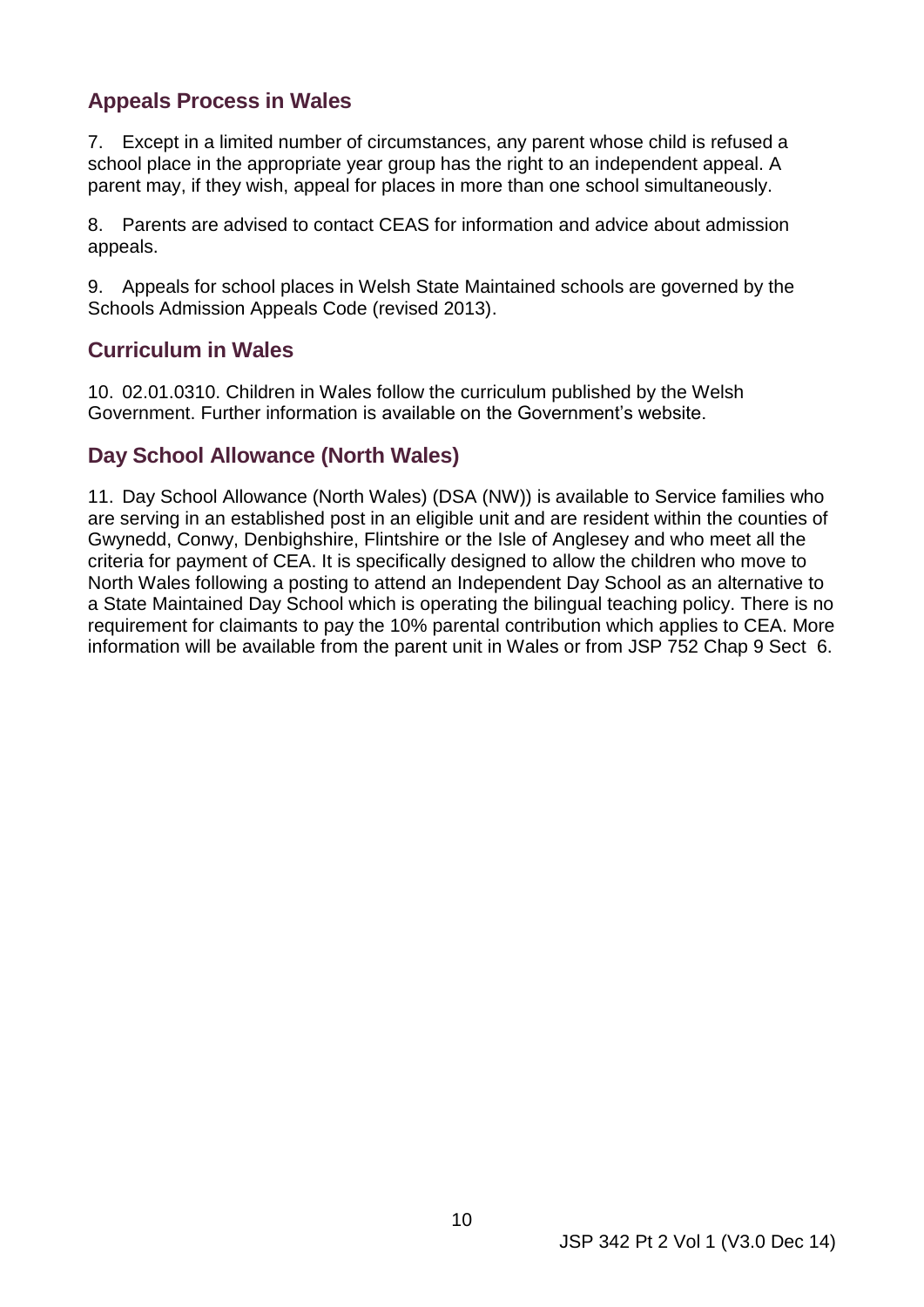# <span id="page-16-0"></span>**5 Education of Service Children in Northern Ireland**

# <span id="page-16-1"></span> **Admissions Criteria in Northern Ireland**

 1. The education system in Northern Irelands is centrally administered by the Eastern, South Eastern, Southern, and Western. Department of Education and locally by five Education and Library Boards: Belfast, North

 2. In Northern Ireland there is a selective system of education and at the age of 11 pupils take a transfer test to determine whether they will go to a Grammar school. There are several types of schools at both primary and secondary levels:

**Controlled schools**, looked after by the Education and Library Boards

**Voluntary Maintained schools**, mainly under Roman Catholic management

**Grant Maintained Integrated schools** that take children of any religious denomination

 3. Further information on schools can be obtained from CESO AWS 33 Irish Brigade, BFPO 825 or from CEAS:

 Trenchard Lines Upavon, Pewsey Wiltshire SN9 6BE Children's Education Advisory Service

 Telephone: 01980 618 244 (Military 94 344 8244) Email: [enquiries@ceas.uk.com](mailto:enquiries@ceas.uk.com)

## <span id="page-16-2"></span> **Curriculum in Northern Ireland**

 4. The curriculum is defined in terms of a Foundation Stage and four key stages which cover the 12 years of compulsory schooling:

| <b>Foundation Stage:</b> | Years 1 - 2       |
|--------------------------|-------------------|
| Key Stage 1:             | Years $3 - 4$     |
| Key Stage 2:             | Years 5, 6 and 7  |
| Key Stage 3:             | Years 8, 9 and 10 |
| Key Stage 4:             | Years 11 and 12.  |

 5. Areas of learning for the Foundation stage and Key Stages 1 and 2 are published in the Northern Ireland Primary Curriculum and for the post-primary stages in separate curricular available on the NI Curriculum website.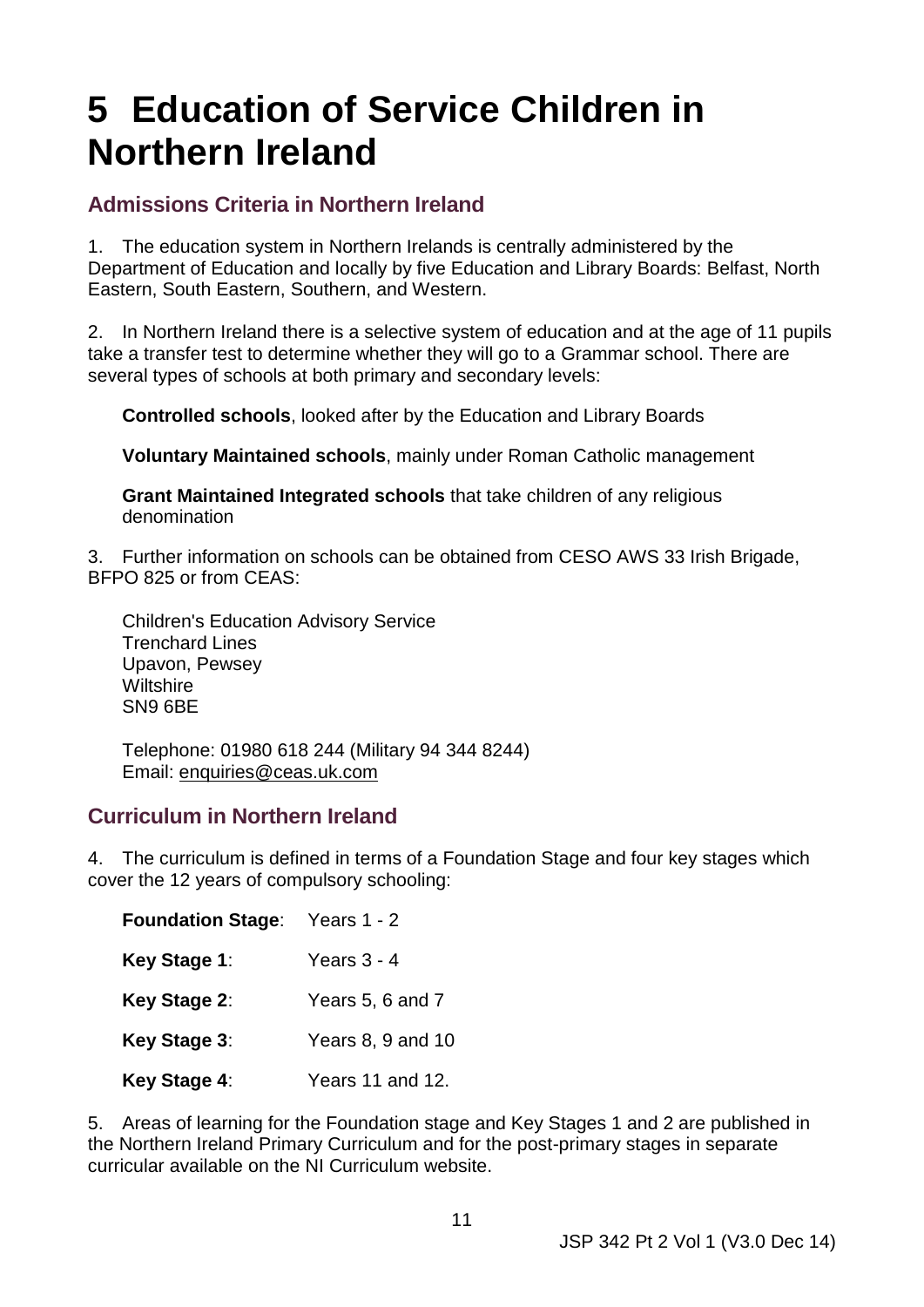# <span id="page-17-0"></span>**6 Boarding Schools in the UK**

# <span id="page-17-1"></span> **Continuity of Education Allowance (CEA)**

 1. [JSP 752 Tri-Service Regulations for Expenses and Allowances](http://defenceintranet.diif.r.mil.uk/Personnel/Military/Remuneration/Pages/JSP752.aspx) has primacy in relation to CEA.

 GT) in accordance with JSP 752 Ch 9. However, initial claimants and those renewing their 2. Some parents may wish to consider boarding school for their child to ensure continuity of education. A Continuity of Education Allowance (CEA) is available which can cover up to 90% of fees. CEA Eligibility Certificates are issued by the CEA Governance Team (CEA eligibility must obtain advice and an application form<sup>3</sup> from CEAS in the first instance:

 Trenchard Lines Upavon, Pewsey Wiltshire SN9 6BE Children's Education Advisory Service

 Telephone: 01980 618 244 (Military 94 344 8244) Email: [enquiries@ceas.uk.com](mailto:enquiries@ceas.uk.com) 

3. The CEA GT can be contacted at:

 CEA Governance Team CEAGT, SPVA, Room G18 Innsworth House Gloucester GL3 1HW Imjin Barracks Innsworth

 Fax: 01452 718 471 (Military GPTN: 95471 5471 Telephone: 01452 712 612 extn 5693

 a minimum of 10% towards the fees. The fees are only part of the costs and you need to choose. The junior and senior rates are not related to your rank. Full details of available allowances are included in [JSP 752 Tri-Service Regulations for Expenses and Allowances.](http://defenceintranet.diif.r.mil.uk/Personnel/Military/Remuneration/Pages/JSP752.aspx) 4. The costs of boarding schools can vary greatly and parents are expected to contribute be clear what extras the school charges for. There is a junior and senior CEA rate and which allowance you are eligible for depends on the fee structure of the school you

# <span id="page-17-2"></span> **Boarding Schools**

 records and a focus on providing excellent pastoral care they should be considered as an attractive and viable option for those children of Service families who need to board. They 5. There are many types of boarding school to cater for different age ranges, different abilities and different interests. State Boarding Schools (SBS) are located all across England with one in Scotland, Queen Victoria School, Dunblane. With strong academic also provide excellent value for money because they are only allowed to charge for

<sup>-</sup><sup>3</sup> CEA Eligibility Certificate application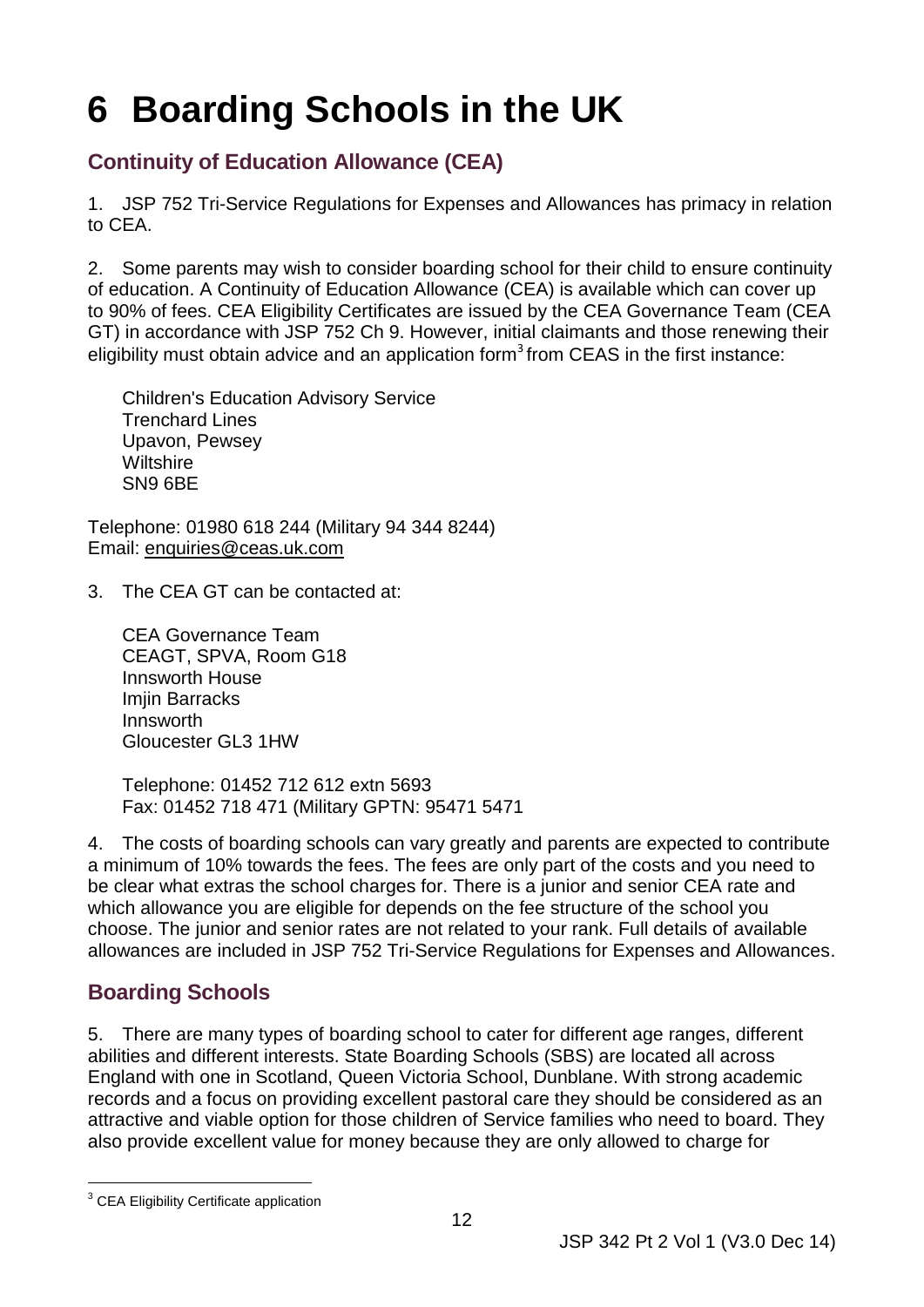accommodation costs and not tuition costs. There are no SBS in Wales or Northern Ireland. For more information on these schools visit the State Boarding School Association website. There are also a vast number and range of Independent Boarding Schools (IBS) and more information is available from the Independent Schools Council and from CEAS.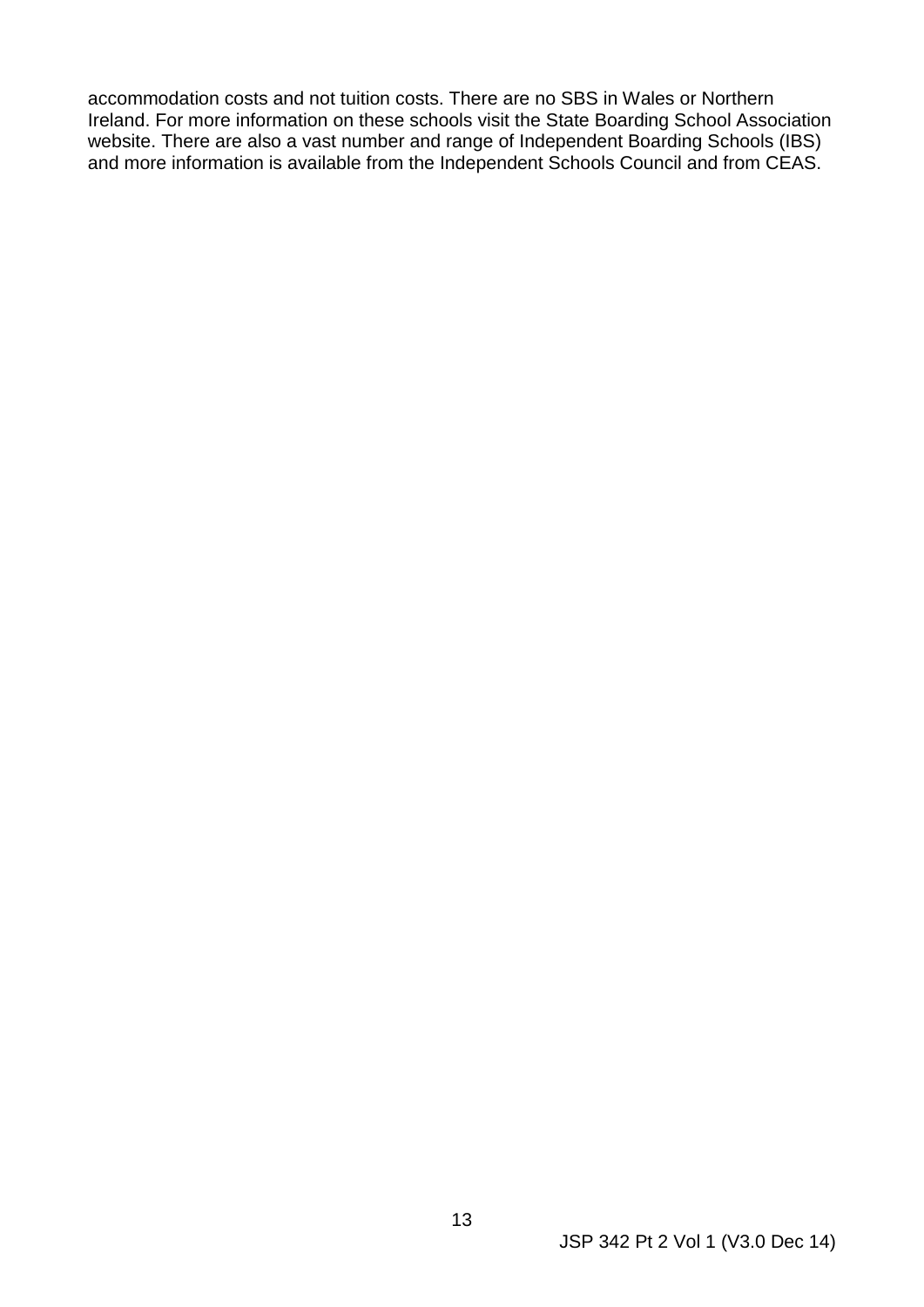# <span id="page-19-0"></span>**7 Special Education Needs and Disability in the UK**

# <span id="page-19-1"></span> **Special Educational Needs and Disability (SEND)**

 same age. It can be difficult to identify children with SEND because all children develop at 1. Children with Special Educational Needs and Disability (SEND) have learning difficulties or disabilities that make it harder for them to learn than most children of the different rates.

 Practice, in England, available from the DfE section of the Government's website. 2. The system of identification and provision of support for children with SEND changed with the introduction of the Children and Families Act 2014. There is a new SEND Code of Statements of Special Educational Need issued by an English local authority prior to Sep 1 2014 remain in force and will be transferred to the new Education Health and Care Plans, (EHCP), by a final deadline of 1 Apr 2018. Statutory guidance concerning transitional arrangements for the new system is available from the DfE website.

 by a local authority, an EHCP. The new system provides support for children aged from 0 3. The new system, in England, provides for one category of school based provision and for those children whose learning needs are such as to require identification and provision to 25 and also replaces Learning Disability Assessments for younf people aged 16 or over.

 4. Parents of a child with SEND and eligible for CEA may also be entitled to the Special Educational Needs Addition (SENA). This is a supplement to CEA payable to a Service parent and is intended to assist towards the higher fees normally payable at specialist independent schools that have appropriate educational facilities or for additional support that would be available from State schools. Further details can be obtained from CEAS:

 Trenchard Lines Upavon, Pewsey Wiltshire SN9 6BE Children's Education Advisory Service

 Telephone: 01980 618 244 (Military 94 344 8244) Email: [enquiries@ceas.uk.com](mailto:enquiries@ceas.uk.com)

5. See also Para 6 of Ch 8.

## <span id="page-19-2"></span> **Scotland**

 Additional Support for Learning Acts of 2004 and 2009. The Act includes recognition and Scottish Government issue a 'Supporting Children's Learning' Code of Practice made multiple factors that require a high degree of coordination of support from education 6. In Scotland, the identification and provision of additional needs is regulated via The support for circumstances that fall outside of other UK systems of national provision. The available on their website. Support for children who have additional needs is usually provided via individual support plan. Where a child's needs results from complex or authorities and other agencies in order that their needs can be met a Co-ordinated Support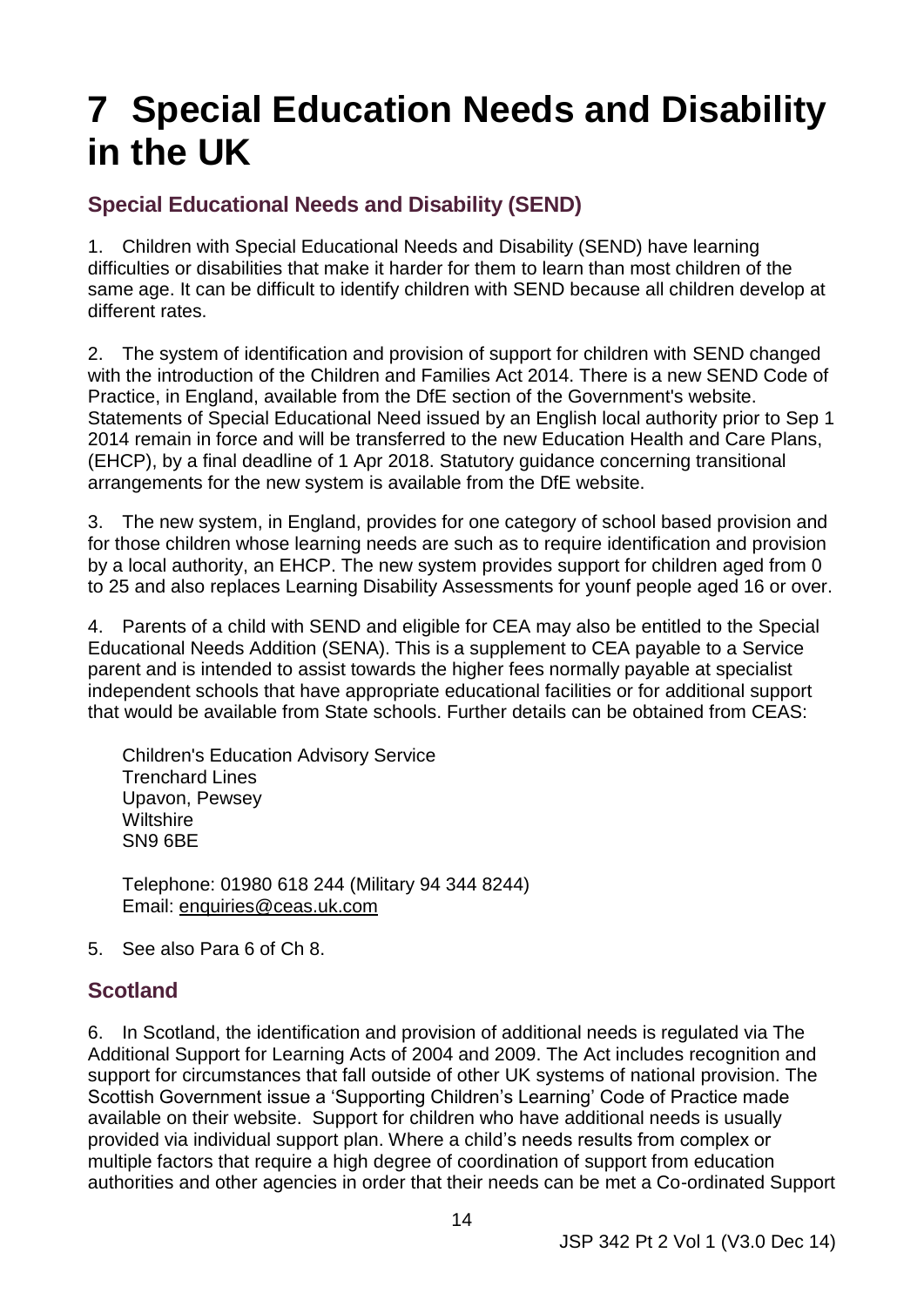Plan may be issued. This is sometimes incorrectly referred to as the 'equivalent' of a Statement of SEN issued elsewhere in the UK; owing to the differing underpinning legislation across the UK, no such equivalence exists.

 provided for in a mainstream school. 7. Mainstream schools in Scotland typically provide for a wider range of needs and higher levels of support for pupils than many schools in England. Pupils whose needs are assessed as being best met within a special school may also have part of their education

8. Advice and support for families with children with additional support needs posted to or from Scotland is available from CEAS, direct from local authorities and from Enquire, the Scottish Advice Service for Additional Support for Learning.

#### <span id="page-20-0"></span>**Wales**

 intended to provide a framework to support learners aged 0 to 25; an integrated and effective interventions; and a fair and transparent system for providing information 9. Wales is currently reforming its legislative framework for supporting children and young people with additional learning needs; a White Paper was issued in May 2014 with consultation closing in July 14 and reported upon in Oct 14; an Additional Learnings Needs Bill is expected before the Government's summer recess of 2015. The new system is collaborative process of assessment, planning and monitoring which facilities early, timely and advice, and for resolving concerns and appeals.

 10. Until the new arrangements are implemented, the identification of and provision to meet special educational needs is subject to the Special Educational Needs Code of Practice for Wales issued by the Welsh Government in 2004. This provides for 2 categories of school based provision with Statements of SEN issued for those children whose needs are such as to require provision by local authorities.

## <span id="page-20-1"></span> **Northern Ireland**

 11. In Northern Ireland arrangements for the identification of and provision for special education needs is legislated via the Education (Northern Ireland) Order 1996 and the Special Educational Needs and Disability (Northern Ireland) Order 2005. A Code of Practice on the Identification and Assessment of Special Educational Needs, a supplement to the Code of Practice and a guide for parents of children with SEN, together with other associated documents, are available from the Department of Education for Northern Ireland (DENI) section of the Government website.

 school age, with that for school age children based on 5 stages; 3 of which are school Educational Need the fifth. 12. The system used provides for assessment and provision for children under statutory based, Statutory Assessment forms the fourth stage and Statements of Special

13. Further information about SEN provision in NI can be obtained from CEAS.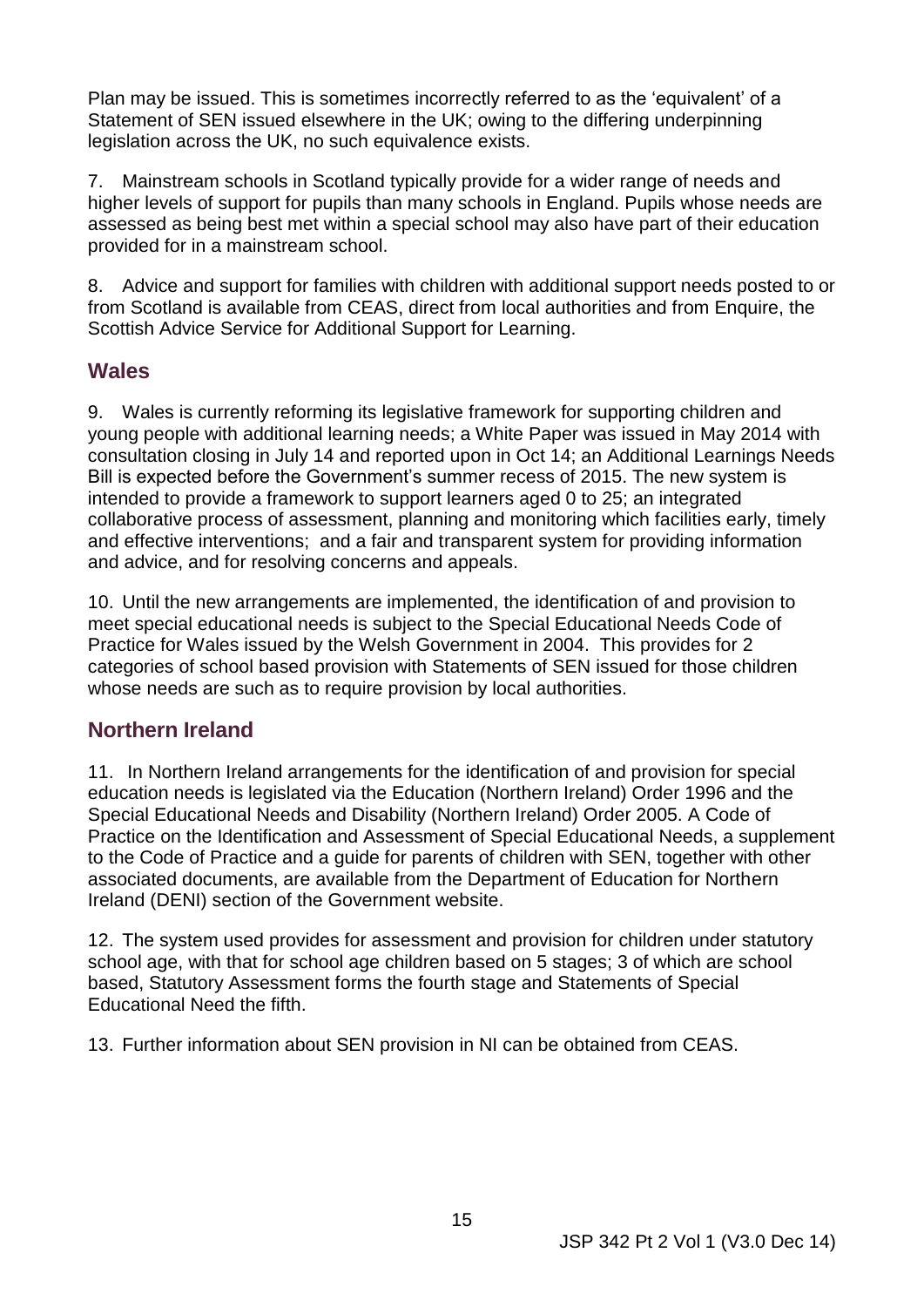# <span id="page-21-0"></span>**8 Pre Schools in the UK**

# <span id="page-21-1"></span> **Pre-schools in England**

1. All three and four year old children (and eligible two year olds<sup>4</sup>) are entitled to a free part-time early education place of fifteen hours a week. More details on the availability of pre-school education can be obtained from the Children's Information Service within the local authority (LA).

# <span id="page-21-2"></span> **Pre-schools in Scotland**

 2. In Scotland LAs have a duty to ensure there is a free, part-time nursery place to all three and four-year-old children if parents request it. The 600 funded hours per year are different arrangements. Some providers may not be able to offer full five sessions a week. Parents who want fewer than five sessions per week, or need a special pattern of sessions usually delivered over five sessions per week (each of around 2.5 hours) over the school year, although provision is becoming more flexible and some authorities do have slightly (perhaps to fit in with their job), should discuss their needs with their LA/unitary council.

3. More information is available from https://www.scottishfamilies.gov.uk/

## <span id="page-21-3"></span> **Pre-schools in Wales**

4. The types of pre-school provision available in Wales could include:

**Schools** – LA

**English medium playgroups** - Wales Pre-school Playgroups Association

**Welsh medium playgroups** - Mudiad Ysgolion Meithrin

**Childminders** - National Childminders Association

#### <span id="page-21-4"></span> **Pre-schools in Northern Ireland**

5. Nursery education in Northern Ireland is provided in:

#### **Nursery schools**

**Nursery classes** attached to primary schools

#### **Voluntary playgroups**

Further Information can be obtained from the Local Education and Library Board (ELB)

<sup>-</sup>4 DfE use deprecation factors based on location as an indicator of eligibility.